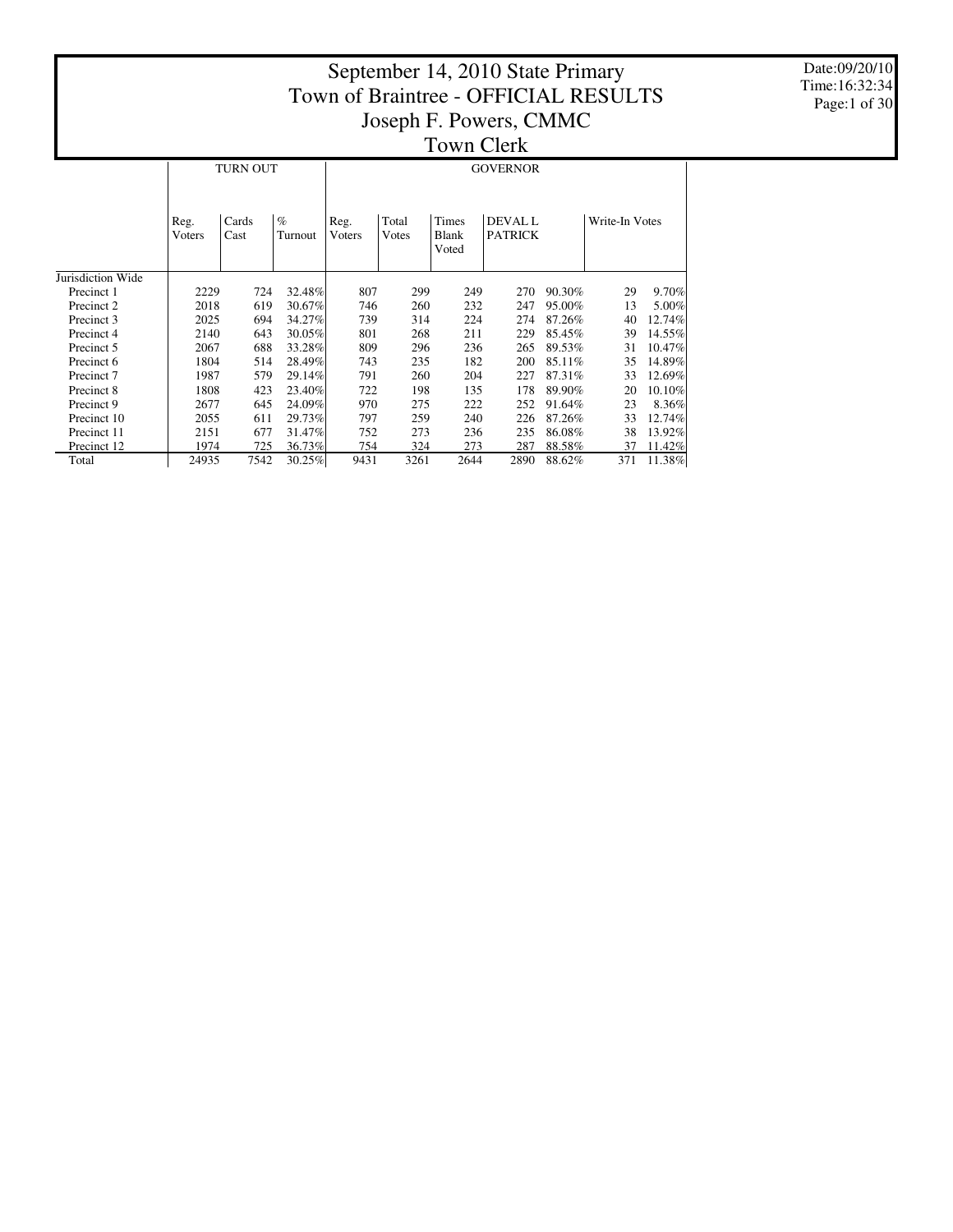Date:09/20/10 Time:16:32:34 Page:2 of 30

|                   |                | .              |                                |                                   |             |                |       |                |                |                                |                                 |        |                |       |
|-------------------|----------------|----------------|--------------------------------|-----------------------------------|-------------|----------------|-------|----------------|----------------|--------------------------------|---------------------------------|--------|----------------|-------|
|                   |                |                |                                | LT. GOVERNOR                      |             |                |       |                |                |                                | <b>ATTORNEY GENERAL</b>         |        |                |       |
|                   | Reg.<br>Voters | Total<br>Votes | Times<br><b>Blank</b><br>Voted | <b>TIMOTHY P</b><br><b>MURRAY</b> |             | Write-In Votes |       | Reg.<br>Voters | Total<br>Votes | Times<br><b>Blank</b><br>Voted | <b>MARTHA</b><br><b>COAKLEY</b> |        | Write-In Votes |       |
| Jurisdiction Wide |                |                |                                |                                   |             |                |       |                |                |                                |                                 |        |                |       |
| Precinct 1        | 807            | 300            | 248                            | 294                               | 98.00%      | 6              | 2.00% | 807            | 338            | 210                            | 332                             | 98.22% | 6              | 1.78% |
| Precinct 2        | 746            | 258            | 234                            | 252                               | 97.67%      | 6              | 2.33% | 746            | 293            | 199                            | 285                             | 97.27% | 8              | 2.73% |
| Precinct 3        | 739            | 304            | 234                            | 295                               | 97.04%      | 9              | 2.96% | 739            | 317            | 221                            | 309                             | 97.48% | 8              | 2.52% |
| Precinct 4        | 801            | 280            | 199                            | 268                               | 95.71%      | 12             | 4.29% | 801            | 309            | 170                            | 297                             | 96.12% | 12             | 3.88% |
| Precinct 5        | 809            | 294            | 238                            | 287                               | 97.62%      |                | 2.38% | 809            | 346            | 186                            | 336                             | 97.11% | 10             | 2.89% |
| Precinct 6        | 743            | 233            | 184                            | 226                               | 97.00%      |                | 3.00% | 743            | 257            | 160                            | 253                             | 98.44% | 4              | 1.56% |
| Precinct 7        | 791            | 277            | 187                            | 261                               | 94.22%      | 16             | 5.78% | 791            | 308            | 156                            | 293                             | 95.13% | 15             | 4.87% |
| Precinct 8        | 722            | 192            | 141                            | 188                               | 97.92%      | 4              | 2.08% | 722            | 217            | 116                            | 213                             | 98.16% |                | 1.84% |
| Precinct 9        | 970            | 289            | 209                            | 286                               | 98.96%      | 3              | 1.04% | 970            | 297            | 201                            | 295                             | 99.33% |                | 0.67% |
| Precinct 10       | 797            | 267            | 232                            | 259                               | 97.00%      | 8              | 3.00% | 797            | 290            | 209                            | 282                             | 97.24% |                | 2.76% |
| Precinct 11       | 752            | 278            | 231                            | 274                               | 98.56%      |                | 1.44% | 752            | 306            | 203                            | 295                             | 96.41% | 11             | 3.59% |
| Precinct 12       | 754            | 324            | 273                            | 316                               | 97.53%      | 8              | 2.47% | 754            | 361            | 236                            | 352                             | 97.51% | Q              | 2.49% |
| Total             | 9431           | 3296           | 2610                           |                                   | 3206 97.27% | 90             | 2.73% | 9431           | 3639           | 2267                           | 3542                            | 97.33% | 97             | 2.67% |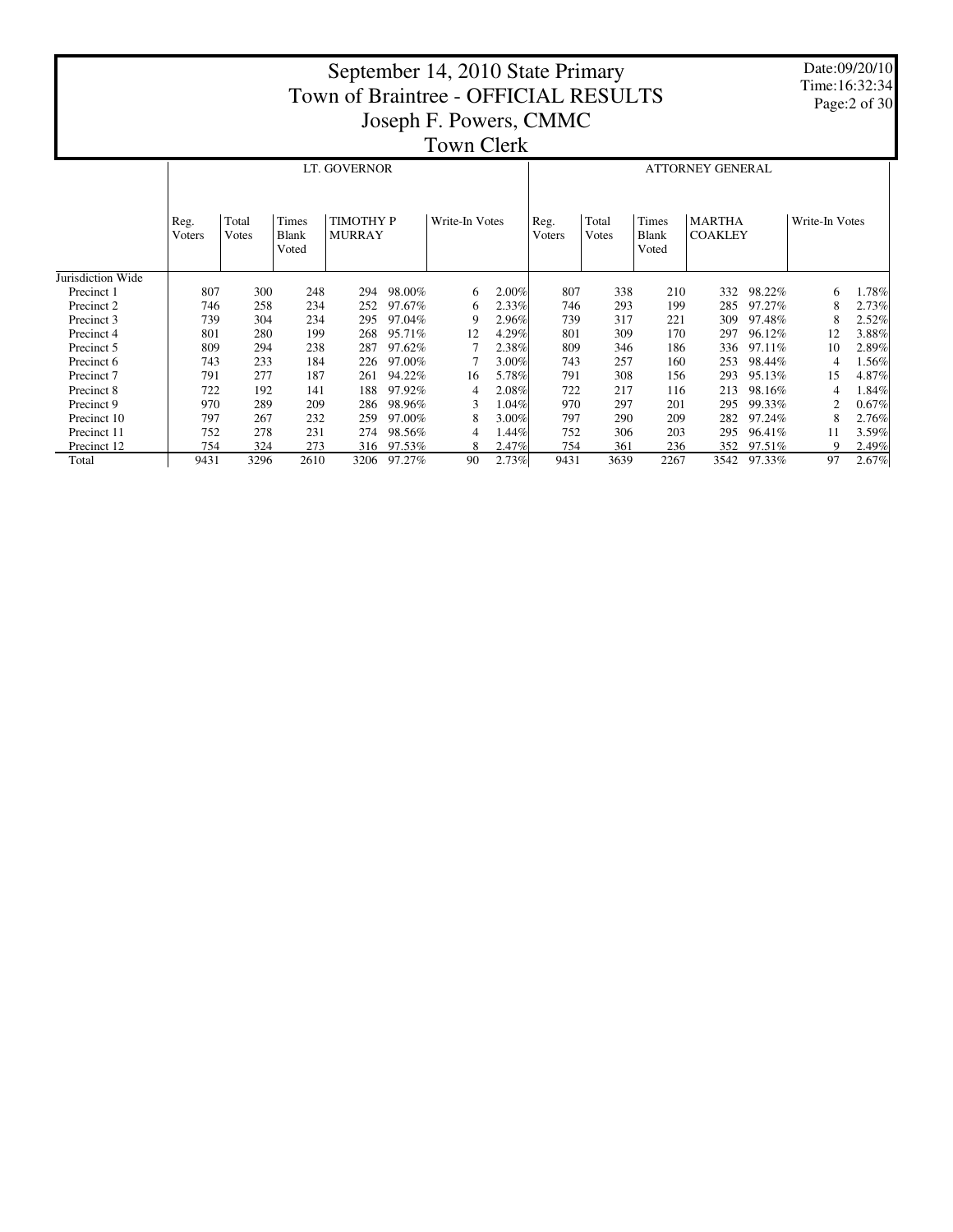Date:09/20/10 Time:16:32:34 Page:3 of 30

|                   |                | SECRETARY of STATE |                         |                            |             |                |          |  |  |  |  |  |  |  |
|-------------------|----------------|--------------------|-------------------------|----------------------------|-------------|----------------|----------|--|--|--|--|--|--|--|
|                   | Reg.<br>Voters | Total<br>Votes     | Times<br>Blank<br>Voted | WILLIAM F<br><b>GALVIN</b> |             | Write-In Votes |          |  |  |  |  |  |  |  |
| Jurisdiction Wide |                |                    |                         |                            |             |                |          |  |  |  |  |  |  |  |
| Precinct 1        | 807            | 347                | 201                     | 346                        | 99.71%      | 1              | 0.29%    |  |  |  |  |  |  |  |
| Precinct 2        | 746            | 302                | 190                     | 299                        | 99.01%      | 3              | $0.99\%$ |  |  |  |  |  |  |  |
| Precinct 3        | 739            | 345                | 193                     | 342                        | 99.13%      | 3              | 0.87%    |  |  |  |  |  |  |  |
| Precinct 4        | 801            | 309                | 170                     | 306                        | 99.03%      | 3              | 0.97%    |  |  |  |  |  |  |  |
| Precinct 5        | 809            | 351                | 181                     | 345                        | 98.29%      | 6              | 1.71%    |  |  |  |  |  |  |  |
| Precinct 6        | 743            | 270                | 147                     |                            | 270 100.00% | $\Omega$       | 0.00%    |  |  |  |  |  |  |  |
| Precinct 7        | 791            | 320                | 144                     | 314                        | 98.13%      | 6              | 1.88%    |  |  |  |  |  |  |  |
| Precinct 8        | 722            | 226                | 107                     | 225                        | 99.56%      | 1              | 0.44%    |  |  |  |  |  |  |  |
| Precinct 9        | 970            | 324                | 174                     | 323                        | 99.69%      | 1              | 0.31%    |  |  |  |  |  |  |  |
| Precinct 10       | 797            | 324                | 175                     | 323                        | 99.69%      | 1              | 0.31%    |  |  |  |  |  |  |  |
| Precinct 11       | 752            | 300                | 209                     | 300                        | 100.00%     | $\Omega$       | $0.00\%$ |  |  |  |  |  |  |  |
| Precinct 12       | 754            | 363                | 234                     | 358                        | 98.62%      | 5              | 1.38%    |  |  |  |  |  |  |  |
| Total             | 9431           | 3781               | 2125                    | 3751                       | 99.21%      | 30             | 0.79%    |  |  |  |  |  |  |  |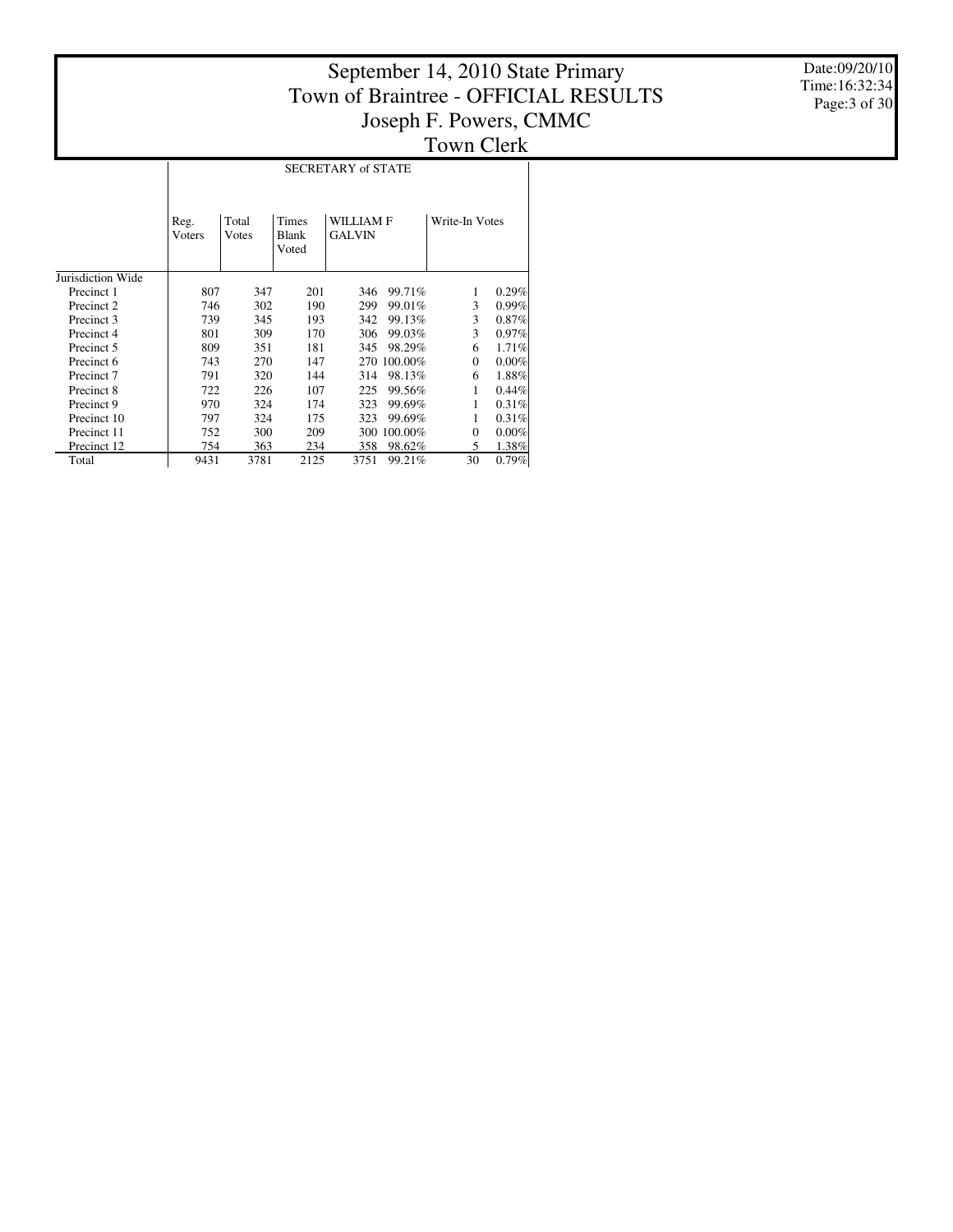$\mathbb{R}$ 

Date:09/20/10 Time:16:32:34 Page:4 of 30

# TREASURER

|                   | Reg.<br>Voters | Total<br>Votes | <b>Times</b><br><b>Blank</b><br>Voted | <b>STEVEN</b><br><b>GROSSMAN</b> |        | <b>STEPHEN J</b><br><b>MURPHY</b> |        | Write-In Votes |       |
|-------------------|----------------|----------------|---------------------------------------|----------------------------------|--------|-----------------------------------|--------|----------------|-------|
| Jurisdiction Wide |                |                |                                       |                                  |        |                                   |        |                |       |
| Precinct 1        | 807            | 429            | 119                                   | 235                              | 54.78% | 194                               | 45.22% | $\mathbf{0}$   | 0.00% |
| Precinct 2        | 746            | 389            | 103                                   | 228                              | 58.61% | 161                               | 41.39% | $\Omega$       | 0.00% |
| Precinct 3        | 739            | 429            | 109                                   | 229                              | 53.38% | 199                               | 46.39% | 1              | 0.23% |
| Precinct 4        | 801            | 394            | 85                                    | 187                              | 47.46% | 205                               | 52.03% | 2              | 0.51% |
| Precinct 5        | 809            | 437            | 95                                    | 223                              | 51.03% | 213                               | 48.74% | 1              | 0.23% |
| Precinct 6        | 743            | 359            | 58                                    | 188                              | 52.37% | 171                               | 47.63% | $\Omega$       | 0.00% |
| Precinct 7        | 791            | 397            | 67                                    | 206                              | 51.89% | 189                               | 47.61% | 2              | 0.50% |
| Precinct 8        | 722            | 282            | 51                                    | 167                              | 59.22% | 115                               | 40.78% | $\mathbf{0}$   | 0.00% |
| Precinct 9        | 970            | 411            | 87                                    | 242                              | 58.88% | 169                               | 41.12% | $\Omega$       | 0.00% |
| Precinct 10       | 797            | 413            | 86                                    | 227                              | 54.96% | 185                               | 44.79% | 1              | 0.24% |
| Precinct 11       | 752            | 404            | 105                                   | 222                              | 54.95% | 180                               | 44.55% | 2              | 0.50% |
| Precinct 12       | 754            | 488            | 109                                   | 254                              | 52.05% | 230                               | 47.13% | 4              | 0.82% |
| Total             | 9431           | 4832           | 1074                                  | 2608                             | 53.97% | 2211                              | 45.76% | 13             | 0.27% |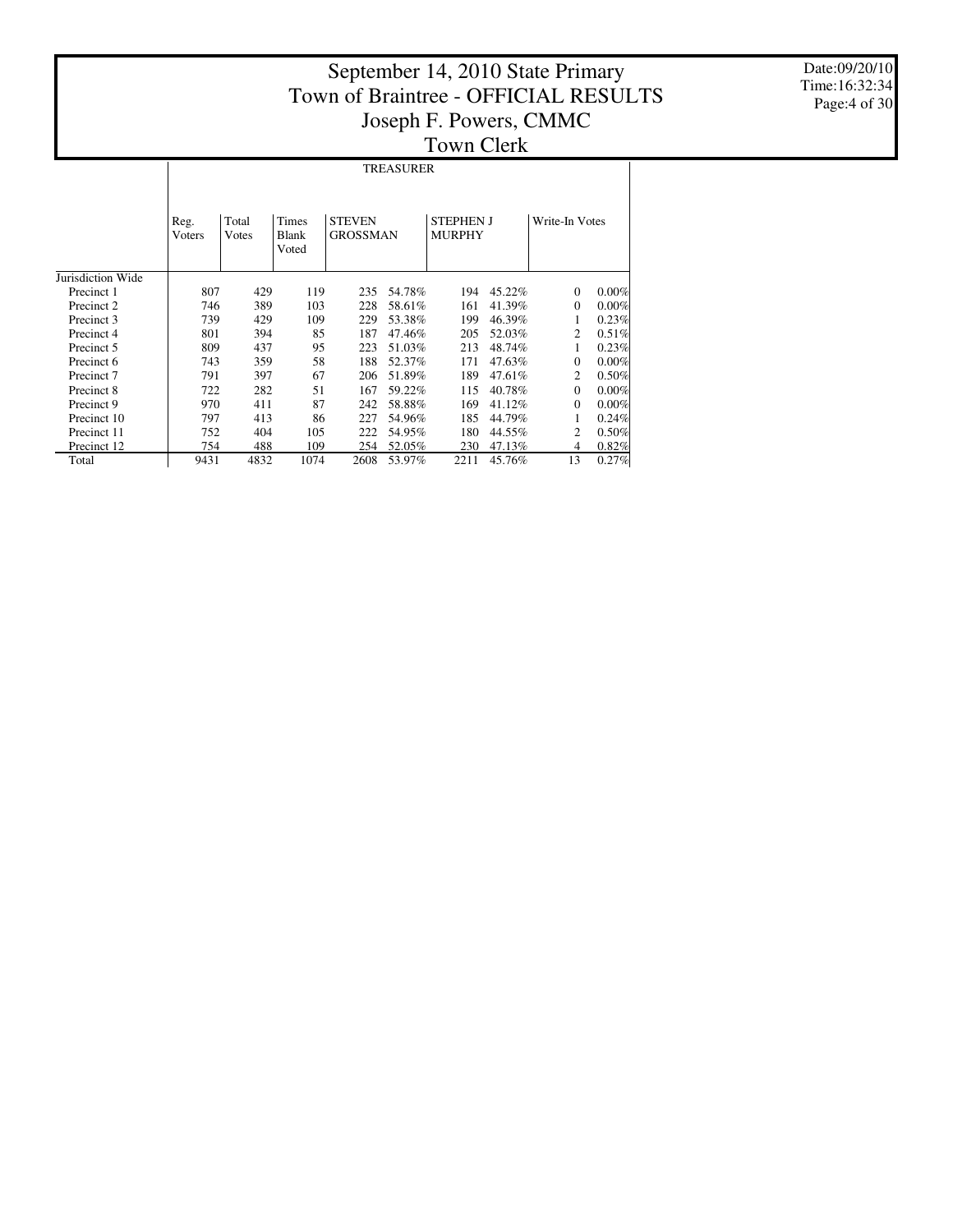Date:09/20/10 Time:16:32:34 Page:5 of 30

#### AUDITOR

|                   | Reg.<br>Voters | Total<br>Votes | Times<br>Blank<br>Voted | <b>SUZANNE M</b><br><b>BUMP</b> |        | <b>GUY WILLIAM</b><br><b>GLODIS</b> |        | <b>MIKE LAKE</b> |           | Write-In Votes |          |
|-------------------|----------------|----------------|-------------------------|---------------------------------|--------|-------------------------------------|--------|------------------|-----------|----------------|----------|
| Jurisdiction Wide |                |                |                         |                                 |        |                                     |        |                  |           |                |          |
| Precinct 1        | 807            | 452            | 96                      | 226                             | 50.00% | 147                                 | 32.52% | 78               | 17.26%    |                | 0.22%    |
| Precinct 2        | 746            | 412            | 80                      | 201                             | 48.79% | 129                                 | 31.31% | 82               | $19.90\%$ | $\Omega$       | $0.00\%$ |
| Precinct 3        | 739            | 465            | 73                      | 224                             | 48.17% | 161                                 | 34.62% | 79               | 16.99%    |                | 0.22%    |
| Precinct 4        | 801            | 410            | 69                      | 186                             | 45.37% | 151                                 | 36.83% | 72               | 17.56%    |                | 0.24%    |
| Precinct 5        | 809            | 460            | 71                      | 233                             | 50.65% | 142                                 | 30.87% | 85               | 18.48%    | $\Omega$       | $0.00\%$ |
| Precinct 6        | 743            | 372            | 45                      | 177                             | 47.58% | 139                                 | 37.37% | 56               | 15.05%    | $\Omega$       | $0.00\%$ |
| Precinct 7        | 791            | 399            | 65                      | 208                             | 52.13% | 128                                 | 32.08% | 60               | 15.04%    | 3              | 0.75%    |
| Precinct 8        | 722            | 299            | 34                      | 161                             | 53.85% | 92                                  | 30.77% | 46               | 15.38%    | $\Omega$       | $0.00\%$ |
| Precinct 9        | 970            | 431            | 67                      | 219                             | 50.81% | 138                                 | 32.02% | 74               | 17.17%    | 0              | $0.00\%$ |
| Precinct 10       | 797            | 438            | 61                      | 219                             | 50.00% | 144                                 | 32.88% | 74               | 16.89%    |                | 0.23%    |
| Precinct 11       | 752            | 427            | 82                      | 198                             | 46.37% | 131                                 | 30.68% | 96               | 22.48%    | 2              | $0.47\%$ |
| Precinct 12       | 754            | 506            | 91                      | 255                             | 50.40% | 168                                 | 33.20% | 83               | 16.40%    | $\Omega$       | $0.00\%$ |
| Total             | 9431           | 5071           | 834                     | 2507                            | 49.44% | 1670                                | 32.93% | 885              | 17.45%    | 9              | 0.18%    |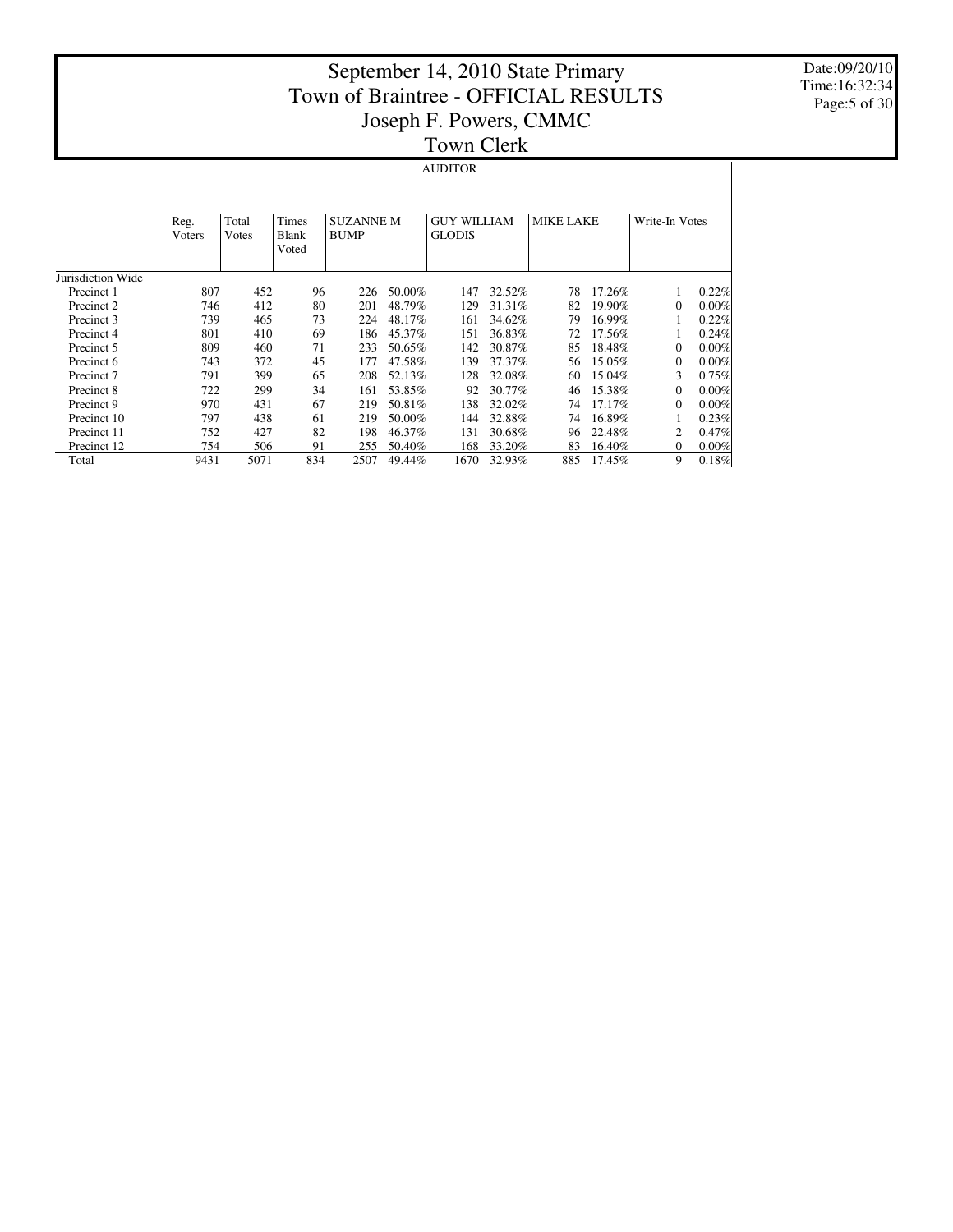Date:09/20/10 Time:16:32:34 Page:6 of 30

|                   |                                  | <b>REP in CONGRESS</b> |                         |                                  |        |                             |        |                |                |  |  |  |  |  |
|-------------------|----------------------------------|------------------------|-------------------------|----------------------------------|--------|-----------------------------|--------|----------------|----------------|--|--|--|--|--|
|                   | Total<br>Reg.<br>Voters<br>Votes |                        | Times<br>Blank<br>Voted | <b>STEPHEN F</b><br><b>LYNCH</b> |        | M.K.<br><b>D'ALESSANDRO</b> |        |                | Write-In Votes |  |  |  |  |  |
| Jurisdiction Wide |                                  |                        |                         |                                  |        |                             |        |                |                |  |  |  |  |  |
| Precinct 1        | 807                              | 501                    | 47                      | 414                              | 82.63% | 84                          | 16.77% | 3              | 0.60%          |  |  |  |  |  |
| Precinct 2        | 746                              | 459                    | 33                      | 365                              | 79.52% | 94                          | 20.48% | $\Omega$       | $0.00\%$       |  |  |  |  |  |
| Precinct 3        | 739                              | 509                    | 29                      | 401                              | 78.78% | 106                         | 20.83% | 2              | 0.39%          |  |  |  |  |  |
| Precinct 4        | 801                              | 447                    | 32                      | 363                              | 81.21% | 83                          | 18.57% | 1              | 0.22%          |  |  |  |  |  |
| Precinct 5        | 809                              | 502                    | 30                      | 404                              | 80.48% | 98                          | 19.52% | $\overline{0}$ | 0.00%          |  |  |  |  |  |
| Precinct 6        | 743                              | 403                    | 14                      | 337                              | 83.62% | 66                          | 16.38% | $\Omega$       | 0.00%          |  |  |  |  |  |
| Precinct 7        | 791                              | 441                    | 23                      | 368                              | 83.45% | 72                          | 16.33% | 1              | 0.23%          |  |  |  |  |  |
| Precinct 8        | 722                              | 318                    | 15                      | 262                              | 82.39% | 56                          | 17.61% | $\Omega$       | 0.00%          |  |  |  |  |  |
| Precinct 9        | 970                              | 468                    | 30                      | 347                              | 74.15% | 121                         | 25.85% | $\Omega$       | 0.00%          |  |  |  |  |  |
| Precinct 10       | 797                              | 469                    | 30                      | 377                              | 80.38% | 88                          | 18.76% | 4              | 0.85%          |  |  |  |  |  |
| Precinct 11       | 752                              | 474                    | 35                      | 365                              | 77.00% | 107                         | 22.57% | 2              | 0.42%          |  |  |  |  |  |
| Precinct 12       | 754                              | 561                    | 36                      | 461                              | 82.17% | 100                         | 17.83% | $\overline{0}$ | 0.00%          |  |  |  |  |  |
| Total             | 9431                             | 5552                   | 354                     | 4464                             | 80.40% | 1075                        | 19.36% | 13             | 0.23%          |  |  |  |  |  |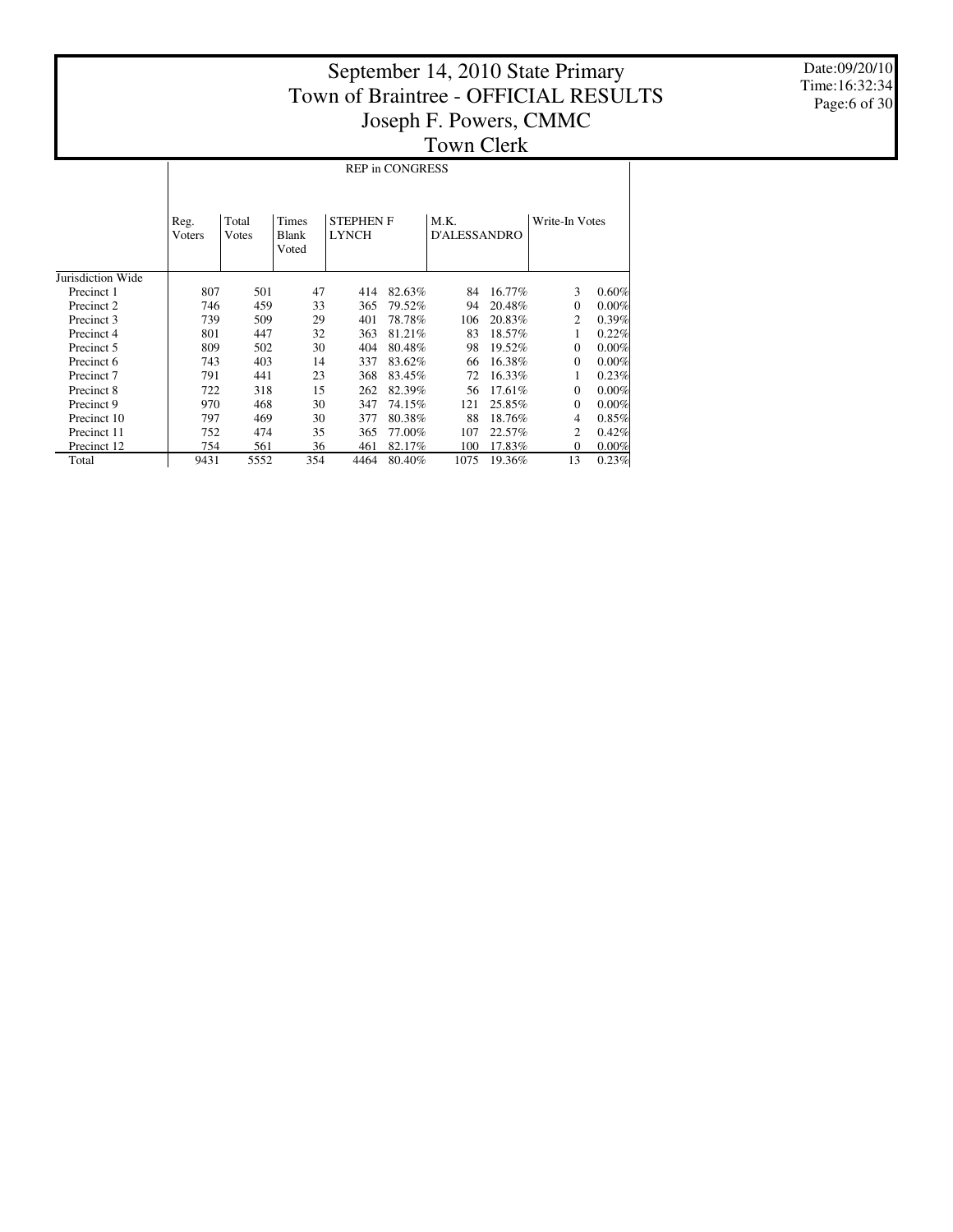Date:09/20/10 Time:16:32:34 Page:7 of 30

|                       |                | <b>COUNCILLOR 2nd Dist.</b>                      |     |                                  |        |                                      |        |                |          |  |  |  |  |
|-----------------------|----------------|--------------------------------------------------|-----|----------------------------------|--------|--------------------------------------|--------|----------------|----------|--|--|--|--|
|                       | Reg.<br>Voters | Total<br>Times<br><b>Blank</b><br>Votes<br>Voted |     | <b>KELLY A</b><br><b>TIMILTY</b> |        | <b>ROBERT L</b><br><b>JUBINVILLE</b> |        | Write-In Votes |          |  |  |  |  |
| Jurisdiction Wide     |                |                                                  |     |                                  |        |                                      |        |                |          |  |  |  |  |
| Precinct 1            | 807            | 401                                              | 147 | 244                              | 60.85% | 157                                  | 39.15% | $\mathbf{0}$   | $0.00\%$ |  |  |  |  |
| Precinct 2            |                |                                                  |     |                                  |        |                                      |        |                |          |  |  |  |  |
| Precinct 3            | 739            | 418                                              | 120 | 248                              | 59.33% | 169                                  | 40.43% |                | 0.24%    |  |  |  |  |
| Precinct 4            | 801            | 363                                              | 116 | 204                              | 56.20% | 157                                  | 43.25% | 2              | $0.55\%$ |  |  |  |  |
| Precinct 5            | 809            | 416                                              | 116 | 222                              | 53.37% | 194                                  | 46.63% | $\mathbf{0}$   | $0.00\%$ |  |  |  |  |
| Precinct 6            |                | ٠                                                |     |                                  |        |                                      |        |                |          |  |  |  |  |
| Precinct <sub>7</sub> |                |                                                  |     |                                  |        |                                      |        |                |          |  |  |  |  |
| Precinct 8            |                |                                                  |     |                                  |        |                                      |        |                |          |  |  |  |  |
| Precinct 9            |                |                                                  |     |                                  |        |                                      |        |                |          |  |  |  |  |
| Precinct 10           |                |                                                  |     |                                  |        |                                      |        |                |          |  |  |  |  |
| Precinct 11           |                |                                                  |     |                                  |        |                                      |        |                |          |  |  |  |  |
| Precinct 12           |                |                                                  |     |                                  |        |                                      |        |                |          |  |  |  |  |
| Total                 | 3156           | 1598                                             | 499 | 918                              | 57.45% | 677                                  | 42.37% | 3              | 0.19%    |  |  |  |  |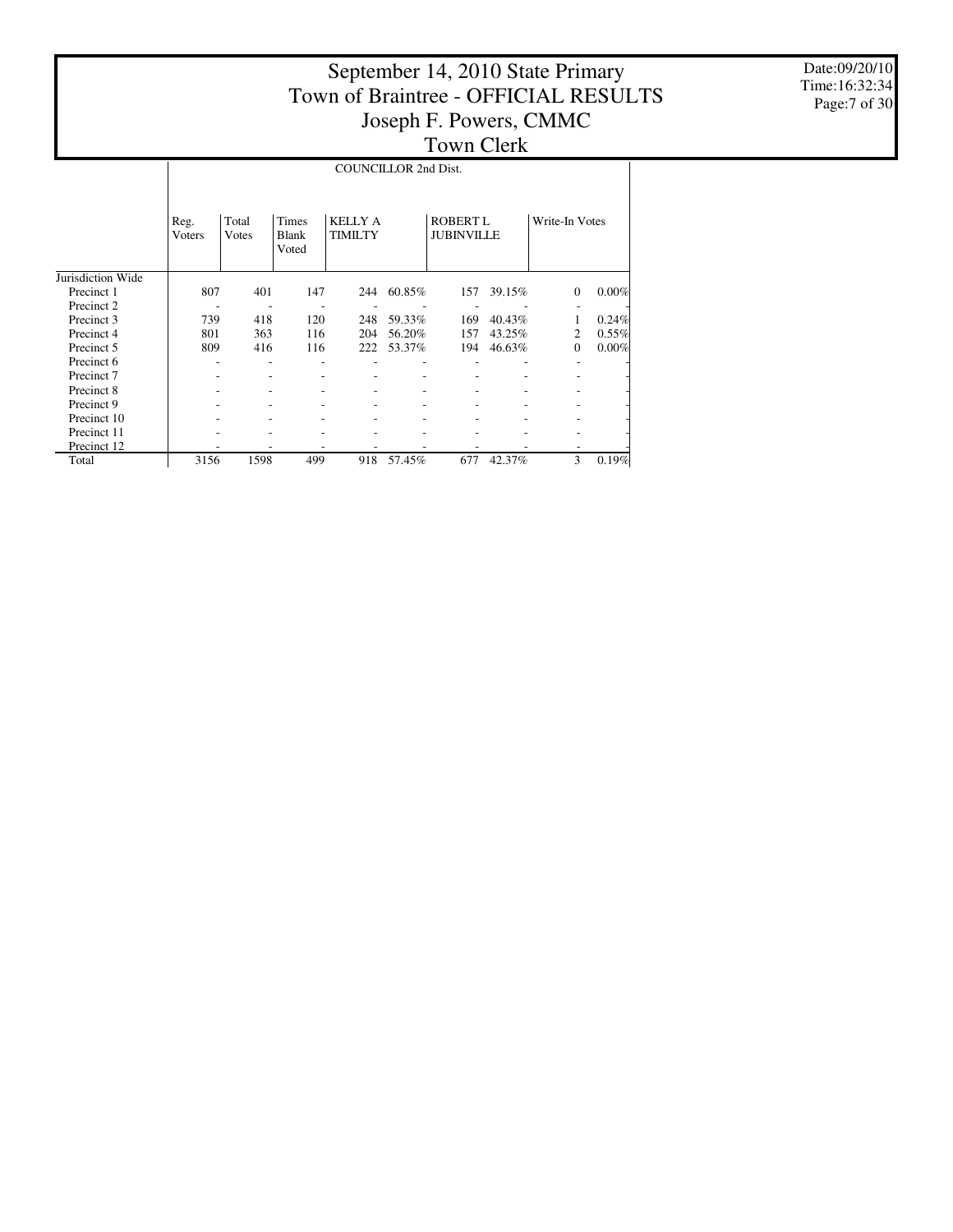Date:09/20/10 Time:16:32:34 Page:8 of 30

|                   |                | <b>COUNCILLOR 4th Dist.</b> |                         |                      |        |                                  |        |                |          |  |  |  |  |
|-------------------|----------------|-----------------------------|-------------------------|----------------------|--------|----------------------------------|--------|----------------|----------|--|--|--|--|
|                   | Reg.<br>Voters | Total<br>Votes              | Times<br>Blank<br>Voted | C.A. IANNELLA,<br>JR |        | <b>STEPHEN F</b><br><b>FLYNN</b> |        | Write-In Votes |          |  |  |  |  |
| Jurisdiction Wide |                |                             |                         |                      |        |                                  |        |                |          |  |  |  |  |
| Precinct 1        |                |                             |                         |                      |        |                                  |        |                |          |  |  |  |  |
| Precinct 2        | 746            | 362                         | 130                     | 152                  | 41.99% | 210                              | 58.01% | $\mathbf{0}$   | 0.00%    |  |  |  |  |
| Precinct 3        |                |                             |                         |                      |        |                                  |        |                |          |  |  |  |  |
| Precinct 4        |                |                             |                         |                      |        |                                  |        |                |          |  |  |  |  |
| Precinct 5        |                |                             |                         |                      |        |                                  |        |                |          |  |  |  |  |
| Precinct 6        | 743            | 324                         | 93                      | 141                  | 43.52% | 183                              | 56.48% | $\Omega$       | 0.00%    |  |  |  |  |
| Precinct 7        | 791            | 363                         | 101                     | 152                  | 41.87% | 209                              | 57.58% | 2              | 0.55%    |  |  |  |  |
| Precinct 8        | 722            | 251                         | 82                      | 108                  | 43.03% | 143                              | 56.97% | $\Omega$       | 0.00%    |  |  |  |  |
| Precinct 9        | 970            | 370                         | 128                     | 166                  | 44.86% | 204                              | 55.14% | $\Omega$       | 0.00%    |  |  |  |  |
| Precinct 10       | 797            | 376                         | 123                     | 169                  | 44.95% | 205                              | 54.52% | 2              | 0.53%    |  |  |  |  |
| Precinct 11       | 752            | 361                         | 148                     | 157                  | 43.49% | 204                              | 56.51% | $\Omega$       | 0.00%    |  |  |  |  |
| Precinct 12       | 754            | 442                         | 155                     | 205                  | 46.38% | 237                              | 53.62% | 0              | $0.00\%$ |  |  |  |  |
| Total             | 6275           | 2849                        | 960                     | 1250                 | 43.88% | 1595                             | 55.98% | 4              | 0.14%    |  |  |  |  |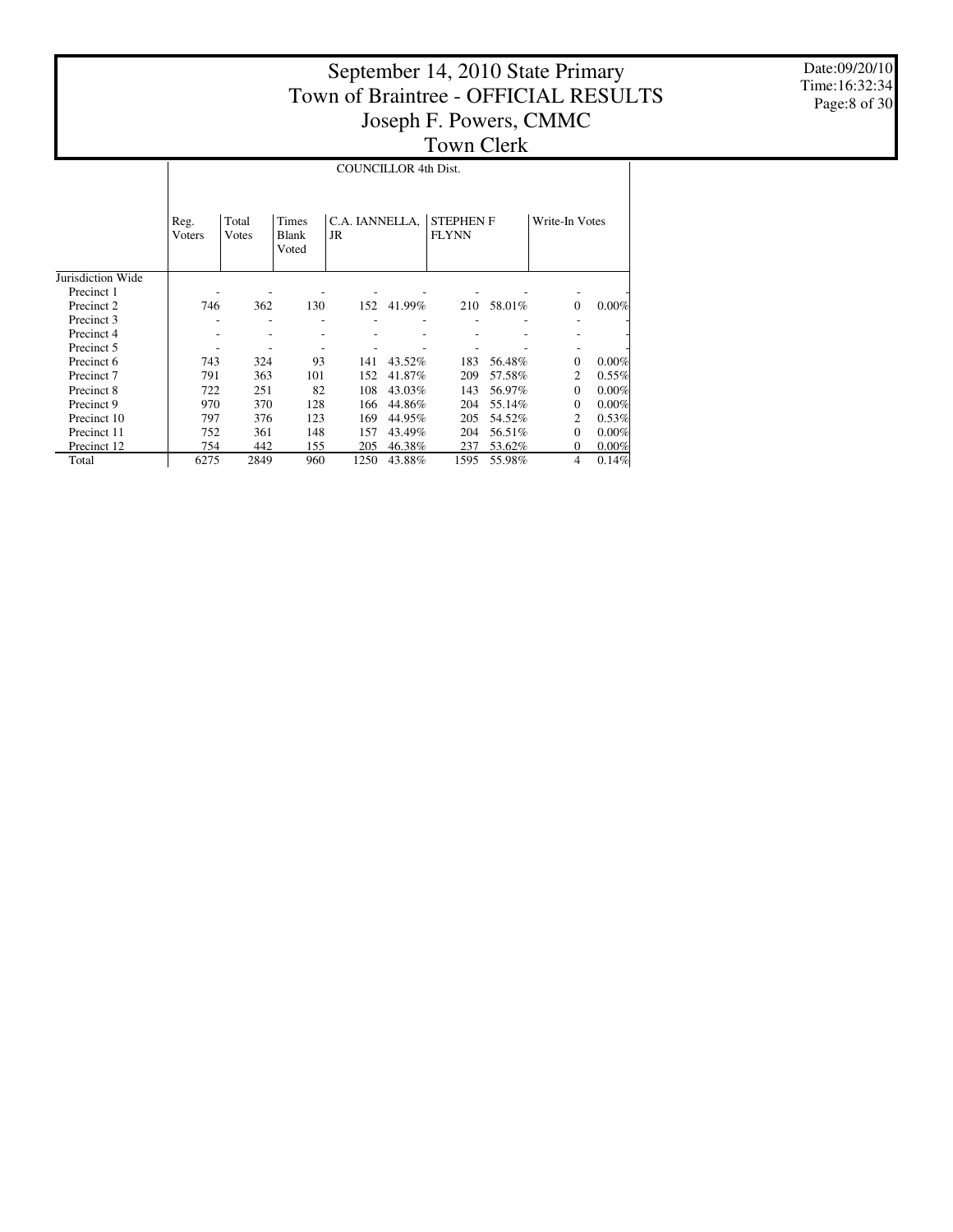Date:09/20/10 Time:16:32:34 Page:9 of 30

|                   |                |                |                                | SEN.GEN.CT.NO,BRI,PLY |        |                              |       |
|-------------------|----------------|----------------|--------------------------------|-----------------------|--------|------------------------------|-------|
|                   | Reg.<br>Voters | Total<br>Votes | Times<br><b>Blank</b><br>Voted |                       |        | BRIAN A JOYCE Write-In Votes |       |
| Jurisdiction Wide |                |                |                                |                       |        |                              |       |
| Precinct 1        | 807            | 337            | 211                            | 336                   | 99.70% | 1                            | 0.30% |
| Precinct 2        |                |                |                                |                       |        |                              |       |
| Precinct 3        | 739            | 334            | 204                            | 325                   | 97.31% | 9                            | 2.69% |
| Precinct 4        | 801            | 306            | 173                            | 299                   | 97.71% | 7                            | 2.29% |
| Precinct 5        | 809            | 332            | 199                            | 326                   | 98.19% | 6                            | 1.81% |
| Precinct 6        |                |                |                                |                       |        |                              |       |
| Precinct 7        |                |                |                                |                       |        |                              |       |
| Precinct 8        |                |                |                                |                       |        |                              |       |
| Precinct 9        |                |                |                                |                       |        |                              |       |
| Precinct 10       |                |                |                                |                       |        |                              |       |
| Precinct 11       |                |                |                                |                       |        |                              | -     |
| Precinct 12       |                |                |                                |                       |        |                              |       |
| Total             | 3156           | 1309           | 787                            | 1286                  | 98.24% | 23                           | 1.76% |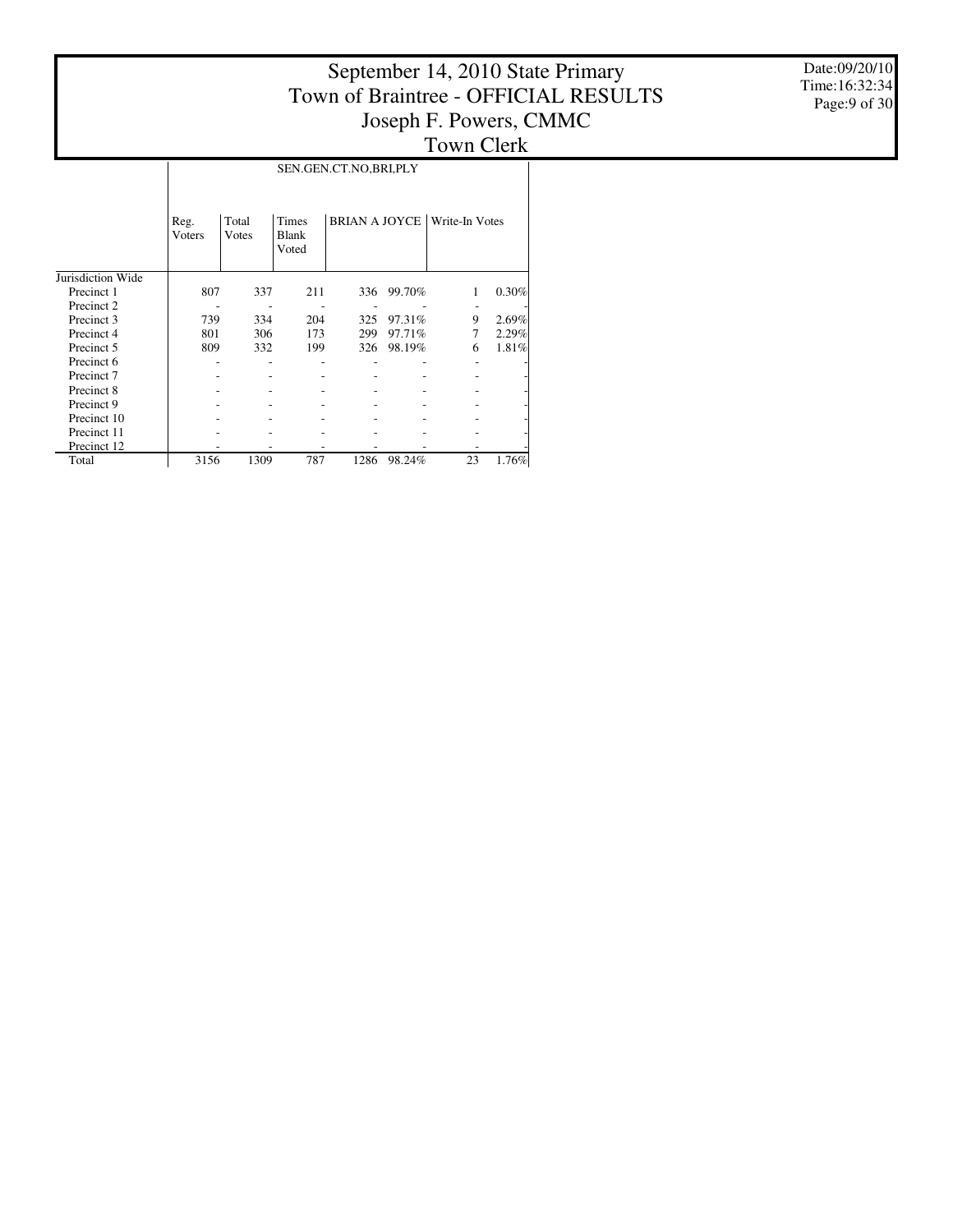Date:09/20/10 Time:16:32:34 Page:10 of 30

|                   |                                                             |      |     | SEN.GEN.CT.NORFPLYM           |        |                                                 |                |              |       |
|-------------------|-------------------------------------------------------------|------|-----|-------------------------------|--------|-------------------------------------------------|----------------|--------------|-------|
|                   | Times<br>Total<br>Reg.<br>Votes<br>Blank<br>Voters<br>Voted |      |     | <b>JOHNF</b><br><b>KEENAN</b> |        | <b>ARTHUR</b><br><b>STEPHEN</b><br><b>TOBIN</b> | Write-In Votes |              |       |
| Jurisdiction Wide |                                                             |      |     |                               |        |                                                 |                |              |       |
| Precinct 1        |                                                             |      |     |                               |        |                                                 |                |              |       |
| Precinct 2        | 746                                                         | 416  | 76  | 212                           | 50.96% | 204                                             | 49.04%         | $\mathbf{0}$ | 0.00% |
| Precinct 3        |                                                             |      |     |                               |        |                                                 |                |              |       |
| Precinct 4        |                                                             |      |     |                               |        |                                                 |                |              |       |
| Precinct 5        |                                                             |      |     |                               |        |                                                 |                |              |       |
| Precinct 6        | 743                                                         | 353  | 64  | 186                           | 52.69% | 166                                             | 47.03%         |              | 0.28% |
| Precinct 7        | 791                                                         | 399  | 65  | 192                           | 48.12% | 204                                             | 51.13%         | 3            | 0.75% |
| Precinct 8        | 722                                                         | 279  | 54  | 143                           | 51.25% | 136                                             | 48.75%         | $\Omega$     | 0.00% |
| Precinct 9        | 970                                                         | 439  | 59  | 213                           | 48.52% | 226                                             | 51.48%         | $\Omega$     | 0.00% |
| Precinct 10       | 797                                                         | 442  | 57  | 211                           | 47.74% | 231                                             | 52.26%         | $\Omega$     | 0.00% |
| Precinct 11       | 752                                                         | 437  | 72  | 206                           | 47.14% | 231                                             | 52.86%         | $\Omega$     | 0.00% |
| Precinct 12       | 754                                                         | 507  | 90  | 229                           | 45.17% | 278                                             | 54.83%         | $\mathbf{0}$ | 0.00% |
| Total             | 6275                                                        | 3272 | 537 | 1592                          | 48.66% | 1676                                            | 51.22%         | 4            | 0.12% |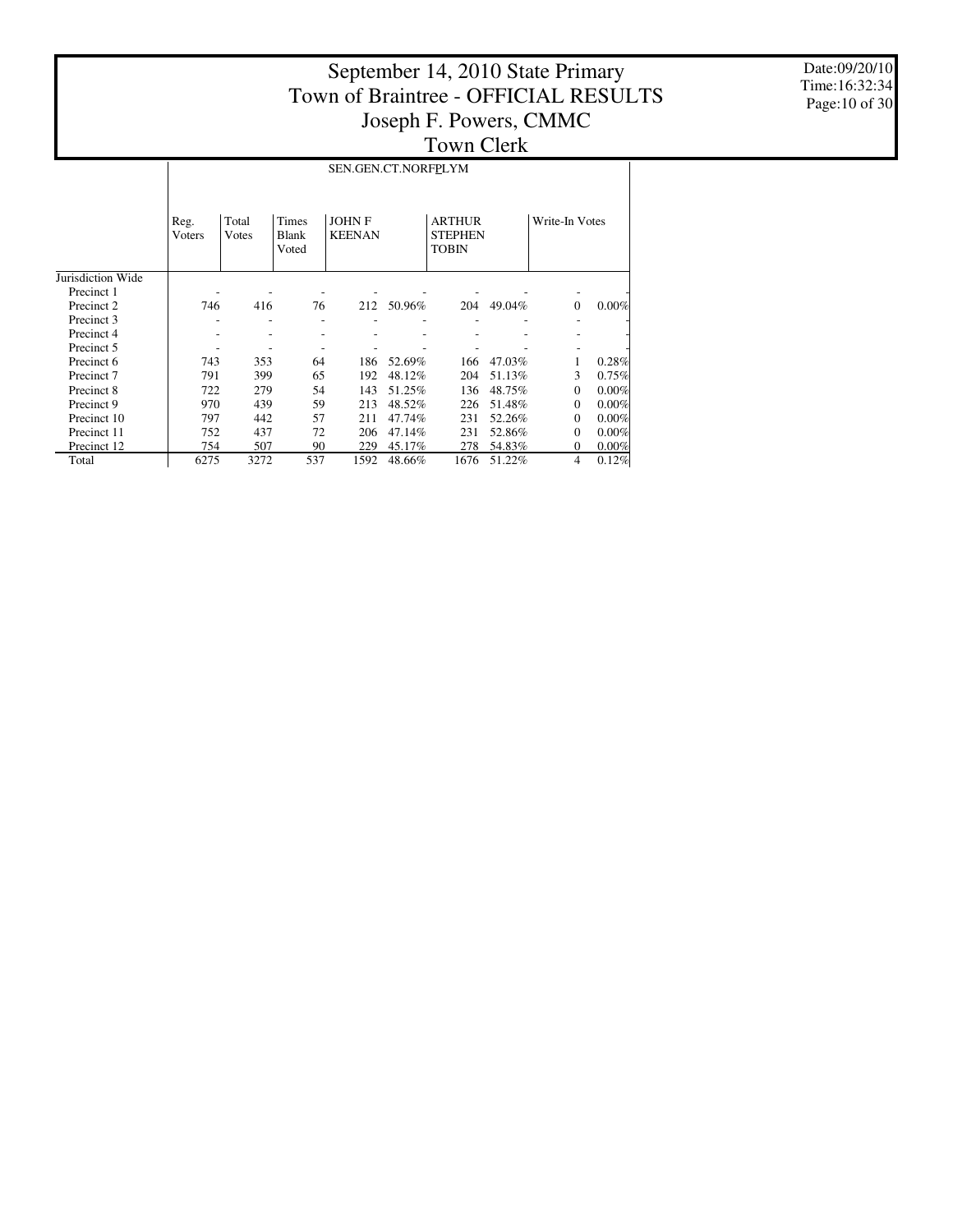Date:09/20/10 Time:16:32:34 Page:11 of 30

|                   |                | REP in GENERAL COURT |                                |                                    |        |                                                 |        |                                |        |                |       |  |  |
|-------------------|----------------|----------------------|--------------------------------|------------------------------------|--------|-------------------------------------------------|--------|--------------------------------|--------|----------------|-------|--|--|
|                   | Reg.<br>Voters | Total<br>Votes       | <b>Times</b><br>Blank<br>Voted | <b>MARK JAMES</b><br><b>CUSACK</b> |        | <b>JAMES</b><br><b>MICHAEL</b><br><b>DAIUTE</b> |        | <b>JAMES P</b><br><b>REGAN</b> |        | Write-In Votes |       |  |  |
| Jurisdiction Wide |                |                      |                                |                                    |        |                                                 |        |                                |        |                |       |  |  |
| Precinct 1        | 807            | 506                  | 42                             | 196                                | 38.74% | 206                                             | 40.71% | 102                            | 20.16% | 2              | 0.40% |  |  |
| Precinct 2        | 746            | 451                  | 41                             | 235                                | 52.11% | 95                                              | 21.06% | 121                            | 26.83% | $\Omega$       | 0.00% |  |  |
| Precinct 3        | 739            | 499                  | 39                             | 321                                | 64.33% | 67                                              | 13.43% | 111                            | 22.24% | $\Omega$       | 0.00% |  |  |
| Precinct 4        | 801            | 440                  | 39                             | 258                                | 58.64% | 86                                              | 19.55% | 96                             | 21.82% | $\Omega$       | 0.00% |  |  |
| Precinct 5        | 809            | 493                  | 39                             | 277                                | 56.19% | 77                                              | 15.62% | 139                            | 28.19% | $\Omega$       | 0.00% |  |  |
| Precinct 6        | 743            | 388                  | 29                             | 192                                | 49.48% | 89                                              | 22.94% | 107                            | 27.58% | $\Omega$       | 0.00% |  |  |
| Precinct 7        | 791            | 419                  | 45                             | 181                                | 43.20% | 80                                              | 19.09% | 158                            | 37.71% | $\Omega$       | 0.00% |  |  |
| Precinct 8        | 722            | 305                  | 28                             | 158                                | 51.80% | 67                                              | 21.97% | 80                             | 26.23% | $\Omega$       | 0.00% |  |  |
| Precinct 9        | 970            | 443                  | 55                             | 181                                | 40.86% | 99                                              | 22.35% | 163                            | 36.79% | $\Omega$       | 0.00% |  |  |
| Precinct 10       | 797            | 458                  | 41                             | 224                                | 48.91% | 141                                             | 30.79% | 93                             | 20.31% | $\Omega$       | 0.00% |  |  |
| Precinct 11       | 752            | 459                  | 50                             | 221                                | 48.15% | 126                                             | 27.45% | 109                            | 23.75% | 3              | 0.65% |  |  |
| Precinct 12       | 754            | 563                  | 34                             | 307                                | 54.53% | 128                                             | 22.74% | 127                            | 22.56% |                | 0.18% |  |  |
| Total             | 9431           | 5424                 | 482                            | 2751                               | 50.72% | 1261                                            | 23.25% | 1406                           | 25.92% | 6              | 0.11% |  |  |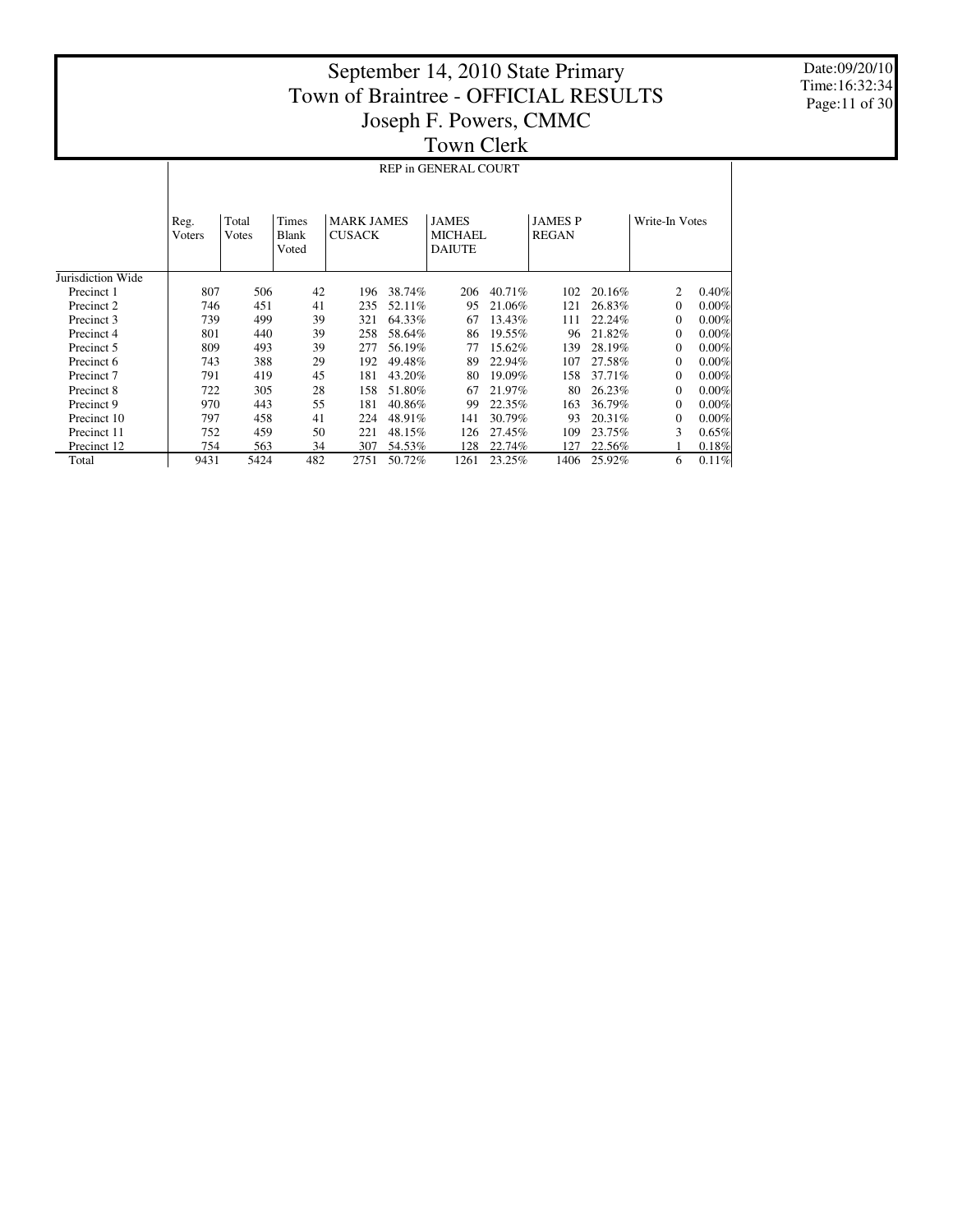Date:09/20/10 Time:16:32:34 Page:12 of 30

|                   |                | <b>DISTRICT ATTORNEY</b> |                                |                           |                                 |      |        |      |                                      |                |          |  |  |  |  |
|-------------------|----------------|--------------------------|--------------------------------|---------------------------|---------------------------------|------|--------|------|--------------------------------------|----------------|----------|--|--|--|--|
|                   | Reg.<br>Voters | Total<br>Votes           | <b>Times</b><br>Blank<br>Voted | MICHAEL<br><b>CHINMAN</b> | <b>JOSEPH R</b><br>DRISCOLL, JR |      |        |      | <b>MICHAEL W</b><br><b>MORRISSEY</b> | Write-In Votes |          |  |  |  |  |
| Jurisdiction Wide |                |                          |                                |                           |                                 |      |        |      |                                      |                |          |  |  |  |  |
| Precinct 1        | 807            | 529                      | 19                             | 23                        | 4.35%                           | 304  | 57.47% | 202  | 38.19%                               | $\overline{0}$ | 0.00%    |  |  |  |  |
| Precinct 2        | 746            | 474                      | 18                             | 36                        | 7.59%                           | 283  | 59.70% | 154  | 32.49%                               | 1              | 0.21%    |  |  |  |  |
| Precinct 3        | 739            | 507                      | 31                             | 24                        | 4.73%                           | 301  | 59.37% | 181  | 35.70%                               |                | 0.20%    |  |  |  |  |
| Precinct 4        | 801            | 453                      | 25                             | 27                        | 5.96%                           | 269  | 59.38% | 154  | 34.00%                               | 3              | 0.66%    |  |  |  |  |
| Precinct 5        | 809            | 509                      | 22                             | 19                        | 3.73%                           | 286  | 56.19% | 203  | 39.88%                               | 1              | 0.20%    |  |  |  |  |
| Precinct 6        | 743            | 399                      | 18                             | 20                        | 5.01%                           | 233  | 58.40% | 146  | 36.59%                               | $\mathbf{0}$   | $0.00\%$ |  |  |  |  |
| Precinct 7        | 791            | 438                      | 26                             | 16                        | 3.65%                           | 253  | 57.76% | 169  | 38.58%                               | $\mathbf{0}$   | 0.00%    |  |  |  |  |
| Precinct 8        | 722            | 312                      | 21                             | 23                        | 7.37%                           | 173  | 55.45% | 116  | 37.18%                               | $\mathbf{0}$   | 0.00%    |  |  |  |  |
| Precinct 9        | 970            | 479                      | 19                             | 30                        | 6.26%                           | 277  | 57.83% | 172  | 35.91%                               | $\mathbf{0}$   | $0.00\%$ |  |  |  |  |
| Precinct 10       | 797            | 478                      | 21                             | 32                        | 6.69%                           | 272  | 56.90% | 174  | 36.40%                               | $\mathbf{0}$   | 0.00%    |  |  |  |  |
| Precinct 11       | 752            | 474                      | 35                             | 34                        | 7.17%                           | 293  | 61.81% | 146  | 30.80%                               | 1              | 0.21%    |  |  |  |  |
| Precinct 12       | 754            | 576                      | 21                             | 53                        | 9.20%                           | 355  | 61.63% | 168  | 29.17%                               | $\overline{0}$ | 0.00%    |  |  |  |  |
| Total             | 9431           | 5628                     | 276                            | 337                       | 5.99%                           | 3299 | 58.62% | 1985 | 35.27%                               | 7              | 0.12%    |  |  |  |  |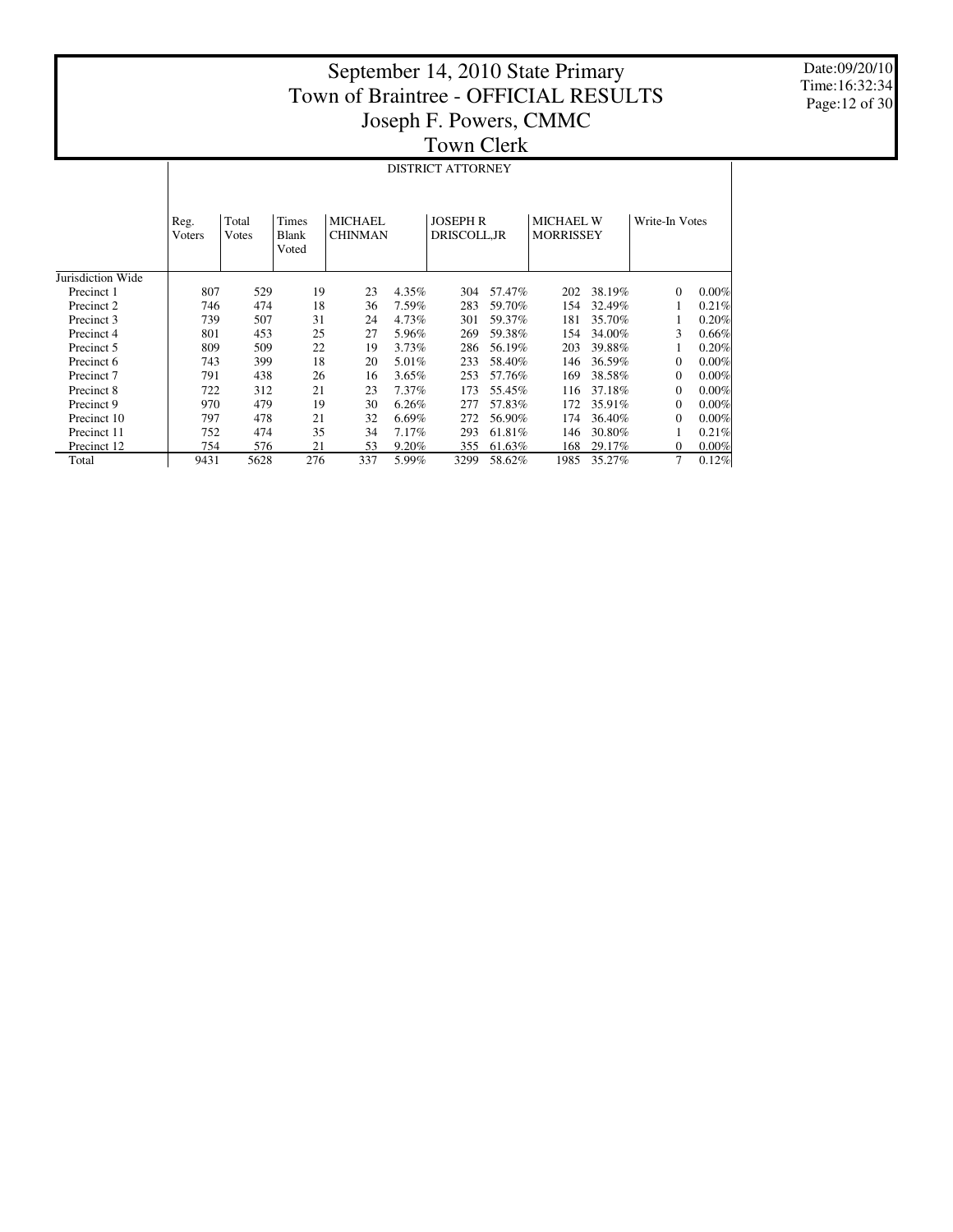Date:09/20/10 Time:16:32:34 Page:13 of 30

|                   |                                                                                                    |      |      | <b>SHERIFF</b> |             |                |          | <b>COUNTY COMMISSIONER</b> |                |                         |                           |             |                |          |
|-------------------|----------------------------------------------------------------------------------------------------|------|------|----------------|-------------|----------------|----------|----------------------------|----------------|-------------------------|---------------------------|-------------|----------------|----------|
|                   | Times<br><b>MICHAEL G</b><br>Total<br>Reg.<br><b>BELLOTTI</b><br>Votes<br>Blank<br>Voters<br>Voted |      |      |                |             | Write-In Votes |          | Reg.<br>Voters             | Total<br>Votes | Times<br>Blank<br>Voted | PETER H<br><b>COLLINS</b> |             | Write-In Votes |          |
| Jurisdiction Wide |                                                                                                    |      |      |                |             |                |          |                            |                |                         |                           |             |                |          |
| Precinct 1        | 807                                                                                                | 373  | 175  | 372            | 99.73%      |                | 0.27%    | 807                        | 307            | 241                     | 306                       | 99.67%      |                | 0.33%    |
| Precinct 2        | 746                                                                                                | 322  | 170  | 318            | 98.76%      | 4              | 1.24%    | 746                        | 255            | 237                     | 253                       | 99.22%      |                | 0.78%    |
| Precinct 3        | 739                                                                                                | 366  | 172  | 363            | 99.18%      | 3              | 0.82%    | 739                        | 302            | 236                     | 300                       | 99.34%      |                | $0.66\%$ |
| Precinct 4        | 801                                                                                                | 335  | 144  | 329            | 98.21%      | 6              | $1.79\%$ | 801                        | 267            | 212                     | 262                       | 98.13%      | 5              | $1.87\%$ |
| Precinct 5        | 809                                                                                                | 375  | 157  | 371            | 98.93%      | 4              | 1.07%    | 809                        | 322            | 210                     | 316                       | 98.14%      | 6              | $1.86\%$ |
| Precinct 6        | 743                                                                                                | 285  | 132  |                | 285 100.00% | $\Omega$       | $0.00\%$ | 743                        | 240            | 177                     | 238                       | 99.17%      | 2              | 0.83%    |
| Precinct 7        | 791                                                                                                | 331  | 133  | 328            | 99.09%      | 3              | 0.91%    | 791                        | 284            | 180                     | 280                       | 98.59%      | 4              | 1.41%    |
| Precinct 8        | 722                                                                                                | 229  | 104  | 229            | 100.00%     | $\Omega$       | 0.00%    | 722                        | 200            | 133                     |                           | 200 100.00% | $\Omega$       | 0.00%    |
| Precinct 9        | 970                                                                                                | 326  | 172  |                | 326 100.00% | $\Omega$       | 0.00%    | 970                        | 284            | 214                     |                           | 284 100.00% |                | $0.00\%$ |
| Precinct 10       | 797                                                                                                | 332  | 167  | 329            | 99.10%      | 3              | 0.90%    | 797                        | 272            | 227                     | 270                       | 99.26%      | 2              | 0.74%    |
| Precinct 11       | 752                                                                                                | 322  | 187  | 320            | 99.38%      | 2              | 0.62%    | 752                        | 280            | 229                     | 279                       | 99.64%      |                | 0.36%    |
| Precinct 12       | 754                                                                                                | 403  | 194  | 403            | 100.00%     | $\Omega$       | 0.00%    | 754                        | 333            | 264                     | 332                       | 99.70%      |                | 0.30%    |
| Total             | 9431                                                                                               | 3999 | 1907 | 3973           | 99.35%      | 26             | $0.65\%$ | 9431                       | 3346           | 2560                    | 3320                      | 99.22%      | 26             | 0.78%    |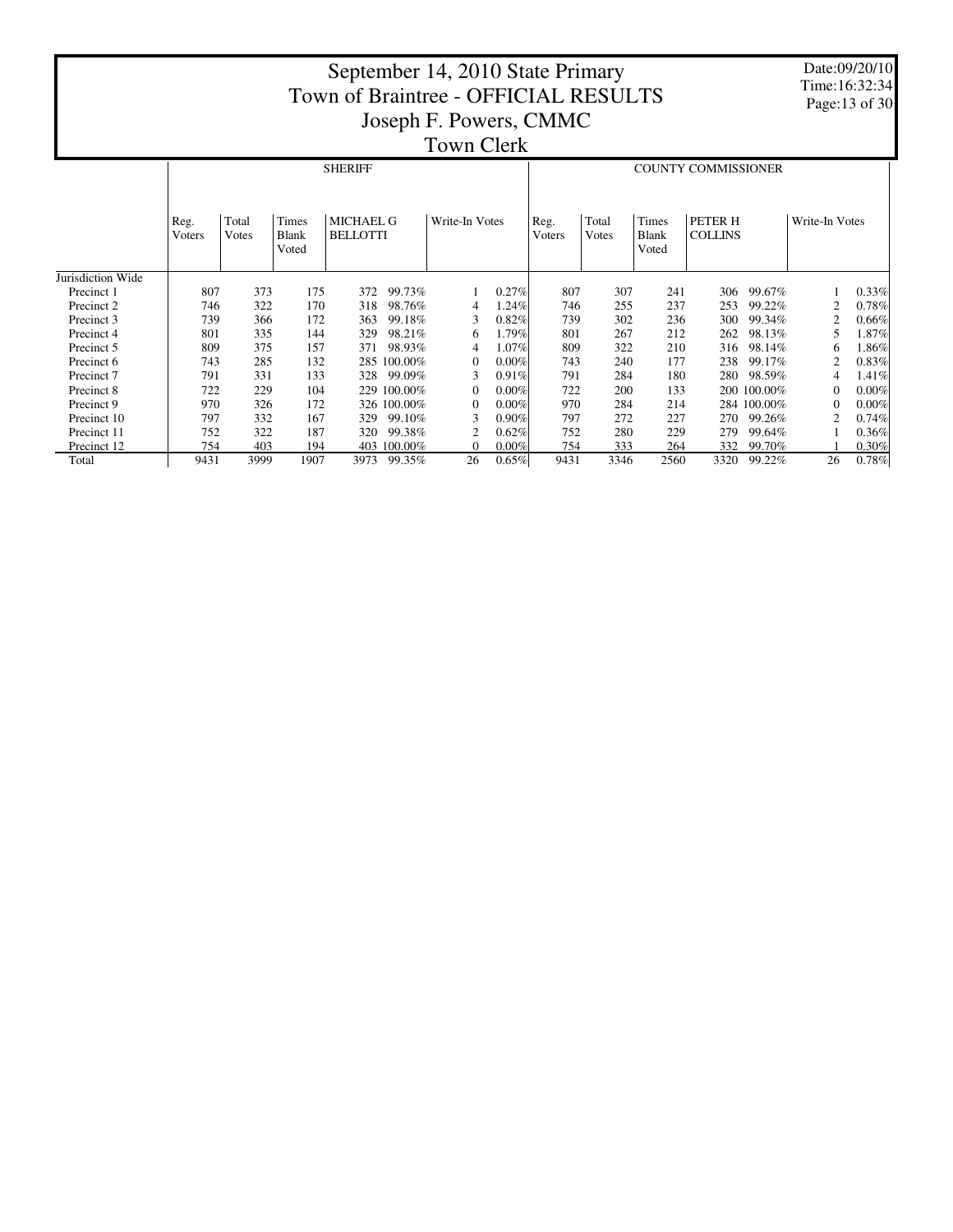|                   |                |                                                                                                 |     |                 |        | September 14, 2010 State Primary<br>Town of Braintree - OFFICIAL RESULTS<br>Joseph F. Powers, CMMC<br><b>Town Clerk</b> |          |                |                |                                |                           |            | Time:16:32:34  | Date:09/20/10<br>Page: 14 of 30 |
|-------------------|----------------|-------------------------------------------------------------------------------------------------|-----|-----------------|--------|-------------------------------------------------------------------------------------------------------------------------|----------|----------------|----------------|--------------------------------|---------------------------|------------|----------------|---------------------------------|
|                   |                |                                                                                                 |     | <b>GOVERNOR</b> |        |                                                                                                                         |          | LT. GOVERNOR   |                |                                |                           |            |                |                                 |
|                   | Reg.<br>Voters | Total<br>Times<br><b>CHARLES D</b><br>Write-In Votes<br><b>BAKER</b><br>Votes<br>Blank<br>Voted |     |                 |        |                                                                                                                         |          | Reg.<br>Voters | Total<br>Votes | Times<br><b>Blank</b><br>Voted | <b>RICHARD R</b><br>TISEI |            | Write-In Votes |                                 |
| Jurisdiction Wide |                |                                                                                                 |     |                 |        |                                                                                                                         |          |                |                |                                |                           |            |                |                                 |
| Precinct 1        | 248            | 162                                                                                             | 14  | 157             | 96.91% | 5                                                                                                                       | 3.09%    | 248            | 129            | 47                             | 128                       | 99.22%     |                | 0.78%                           |
| Precinct 2        | 236            | 116                                                                                             | 9   | 112             | 96.55% | 4                                                                                                                       | 3.45%    | 236            | 94             | 31                             | 92                        | 97.87%     |                | 2.13%                           |
| Precinct 3        | 225            | 144                                                                                             | 12  | 137             | 95.14% |                                                                                                                         | 4.86%    | 225            | 122            | 34                             | 119                       | 97.54%     | 3              | 2.46%                           |
| Precinct 4        | 274            | 150                                                                                             | 13  | 145             | 96.67% |                                                                                                                         | 3.33%    | 274            | 126            | 37                             | 123                       | 97.62%     |                | 2.38%                           |
| Precinct 5        | 232            | 141                                                                                             | 13  | 136             | 96.45% | 5                                                                                                                       | 3.55%    | 232            | 122            | 32                             | 119                       | 97.54%     |                | 2.46%                           |
| Precinct 6        | 159            | 86                                                                                              | 10  | 83              | 96.51% |                                                                                                                         | 3.49%    | 159            | 73             | 23                             | 71                        | 97.26%     |                | 2.74%                           |
| Precinct 7        | 218            | 106                                                                                             | 8   | 103             | 97.17% | 3                                                                                                                       | 2.83%    | 218            | 96             | 18                             | 94                        | 97.92%     | $\overline{2}$ | 2.08%                           |
| Precinct 8        | 193            | 81                                                                                              | 8   | 80              | 98.77% |                                                                                                                         | 1.23%    | 193            | 69             | 20                             |                           | 69 100.00% | $\Omega$       | 0.00%                           |
| Precinct 9        | 368            | 129                                                                                             | 17  | 120             | 93.02% | 9                                                                                                                       | 6.98%    | 368            | 118            | 28                             | 109                       | 92.37%     | 9              | 7.63%                           |
| Precinct 10       | 254            | 98                                                                                              | 11  | 91              | 92.86% |                                                                                                                         | 7.14%    | 254            | 86             | 23                             | 85                        | 98.84%     |                | 1.16%                           |
| Precinct 11       | 228            | 147                                                                                             | 21  | 145             | 98.64% |                                                                                                                         | 1.36%    | 228            | 122            | 46                             | 121                       | 99.18%     |                | 0.82%                           |
| Precinct 12       | 252            | 123                                                                                             | 5   | 122             | 99.19% |                                                                                                                         | 0.81%    | 252            | 102            | 26                             | 100                       | 98.04%     | $\mathfrak{D}$ | 1.96%                           |
| Total             | 2887           | 1483                                                                                            | 141 | 1431            | 96.49% | 52                                                                                                                      | $3.51\%$ | 2887           | 1259           | 365                            | 1230                      | 97.70%     | 29             | 2.30%                           |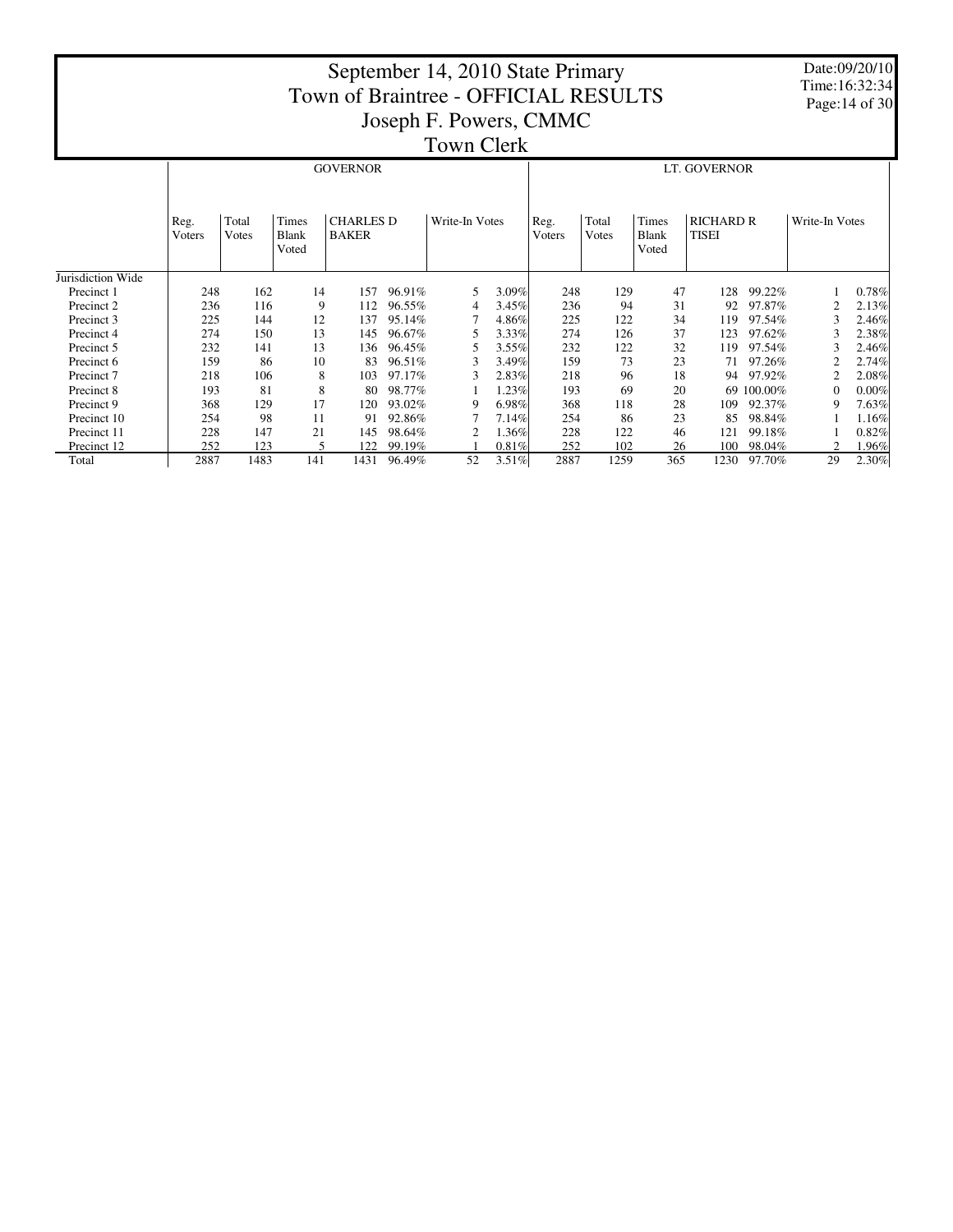Date:09/20/10 Time:16:32:34 Page:15 of 30

|                   |                |                | <b>ATTORNEY GENERAL</b> |                | <b>SECRETARY of STATE</b> |                |                                |                              |                |       |  |  |
|-------------------|----------------|----------------|-------------------------|----------------|---------------------------|----------------|--------------------------------|------------------------------|----------------|-------|--|--|
|                   | Reg.<br>Voters | Total<br>Votes | Times<br>Blank<br>Voted | Write-In Votes | Reg.<br>Voters            | Total<br>Votes | Times<br><b>Blank</b><br>Voted | WILLIAM C<br><b>CAMPBELL</b> | Write-In Votes |       |  |  |
| Jurisdiction Wide |                |                |                         |                |                           |                |                                |                              |                |       |  |  |
| Precinct 1        | 248            | 29             | 147                     | 29 100.00%     | 248                       | 118            | 58                             | 118 100.00%                  | $\Omega$       | 0.00% |  |  |
| Precinct 2        | 236            | 27             | 98                      | 27 100.00%     | 236                       | 88             | 37                             | 98.86%<br>87                 |                | 1.14% |  |  |
| Precinct 3        | 225            | 40             | 116                     | 40 100.00%     | 225                       | 106            | 50                             | 106 100.00%                  | $\Omega$       | 0.00% |  |  |
| Precinct 4        | 274            | 30             | 133                     | 30 100.00%     | 274                       | 116            | 47                             | 116 100.00%                  | 0              | 0.00% |  |  |
| Precinct 5        | 232            | 33             | 121                     | 33 100.00%     | 232                       | 107            | 47                             | 99.07%<br>106                |                | 0.93% |  |  |
| Precinct 6        | 159            | 15             | 81                      | 15 100.00%     | 159                       | 70             | 26                             | 70 100.00%                   | $\Omega$       | 0.00% |  |  |
| Precinct 7        | 218            | 21             | 93                      | 21 100.00%     | 218                       | 82             | 32                             | 82 100.00%                   | 0              | 0.00% |  |  |
| Precinct 8        | 193            | 15             | 74                      | 15 100.00%     | 193                       | 64             | 25                             | 64 100.00%                   | $\Omega$       | 0.00% |  |  |
| Precinct 9        | 368            | 39             | 107                     | 39 100.00%     | 368                       | 107            | 39                             | 99.07%<br>106                |                | 0.93% |  |  |
| Precinct 10       | 254            | 14             | 95                      | 14 100.00%     | 254                       | 78             | 31                             | 78 100.00%                   | 0              | 0.00% |  |  |
| Precinct 11       | 228            | 37             | 131                     | 37 100.00%     | 228                       | 117            | 51                             | 117 100.00%                  | $\Omega$       | 0.00% |  |  |
| Precinct 12       | 252            | 25             | 103                     | 25 100.00%     | 252                       | 87             | 41                             | 87 100.00%                   | $\bf{0}$       | 0.00% |  |  |
| Total             | 2887           | 325            | 1299                    | 325 100.00%    | 2887                      | 1140           | 484                            | 1137<br>99.74%               | 3              | 0.26% |  |  |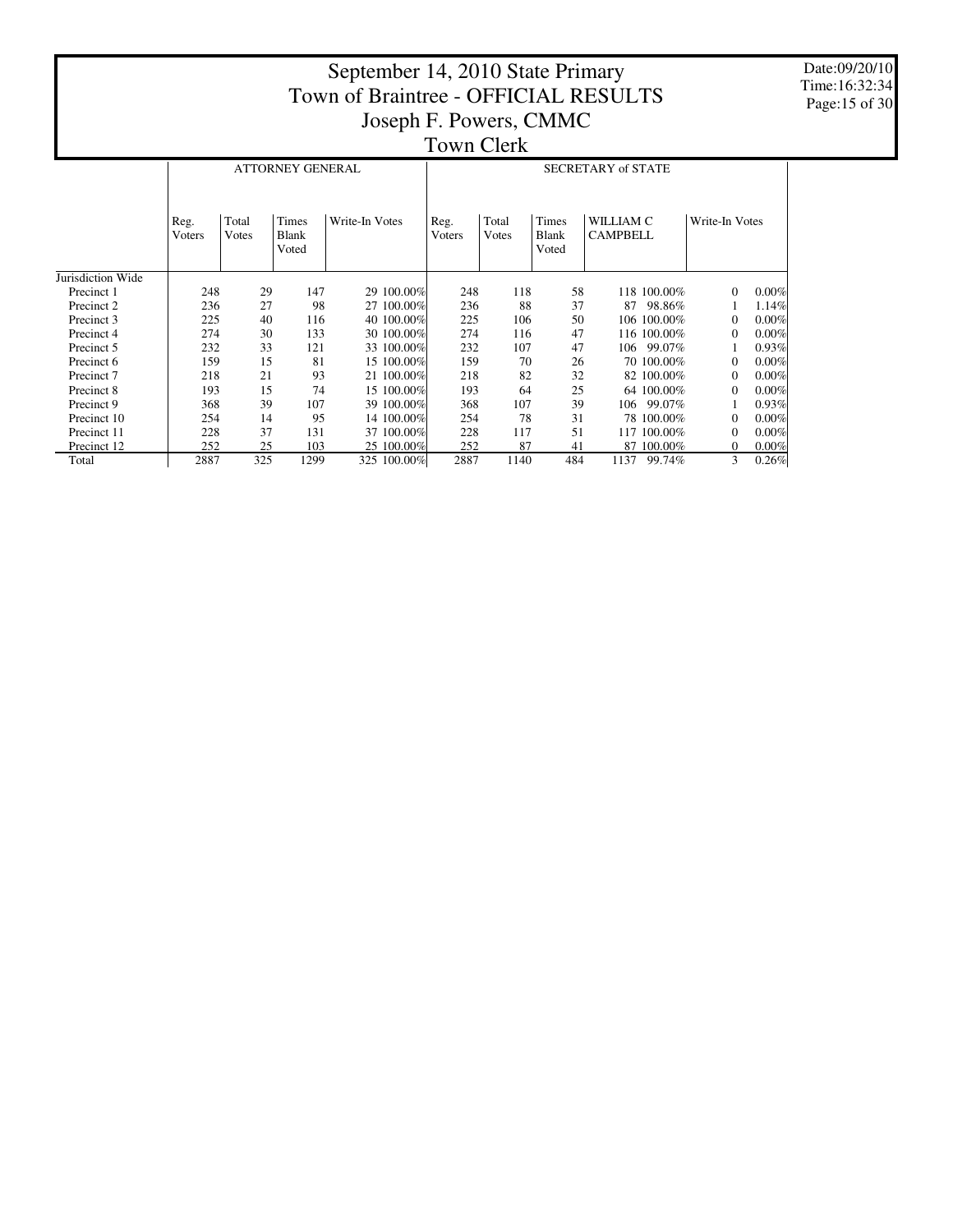Date:09/20/10 Time:16:32:34 Page:16 of 30

#### Jurisdiction Wide Precinct 1 Precinct 2 Precinct 3 Precinct 4 Precinct 5 Precinct 6 Precinct 7 Precinct 8 Precinct 9 Precinct 10 Precinct 11 Precinct 12 Total Reg. Voters Total Votes Times Blank Voted KARYN E POLITO Write-In Votes TREASURER  $\begin{array}{cccccc} 248 & & 126 & & 50 & & 125 & 99.21\% & & 1 & 0.79\% \\ 236 & & 94 & & 31 & & 94 & 100.00\% & & 0 & 0.00\% \end{array}$ 236 94 31 94 100.00% 0 0.00% 225 111 45 110 99.10% 1 0.90%  $\begin{array}{ccccccccc} 274 & & 122 & & 41 & & 120 & 98.36\% & & 2 & 1.64\% \\ 232 & & 112 & & 42 & & 112 & 100.00\% & & 0 & 0.00\% \end{array}$  $\begin{array}{ccccccccc} 232 && 112 && 42 && 112 & 100.00\% && 0 && 0.00\% \\ 159 && 74 && 22 && 74 & 100.00\% && 0 && 0.00\% \end{array}$  $\begin{array}{cccccc} 159 & \quad & 74 & \quad & 22 & \quad & 74\ 100.00\% & \quad & 0 & \quad & 0.00\% \\ 218 & \quad & 83 & \quad & 31 & \quad & 83\ 100.00\% & \quad & 0 & \quad & 0.00\% \end{array}$  $\begin{array}{ccccccccc} 218 && 83 && 31 && 83 & 100.00\% && 0 && 0.00\% \\ 193 && 63 && 26 && 63 & 100.00\% && 0 && 0.00\% \end{array}$ 193 63 26 63 100.00% 0 0.00%  $\begin{array}{ccccccccc} 368 && 103 && 43 && 102 && 99.03\% && 1 && 0.97\% \\ 254 && 75 && 34 && 75 && 100.00\% && 0 && 0.00\% \end{array}$ 254 75 34 75 100.00% 0 0.00% 228 116 52 116 100.00% 0 0.00%  $\frac{252}{2887} \qquad \frac{91}{1170} \qquad \frac{37}{454} \qquad \frac{91}{1165} \qquad \frac{90.00\%}{99.57\%} \qquad \frac{0}{5} \qquad \frac{0.00\%}{0.43\%}$ 1165 99.57%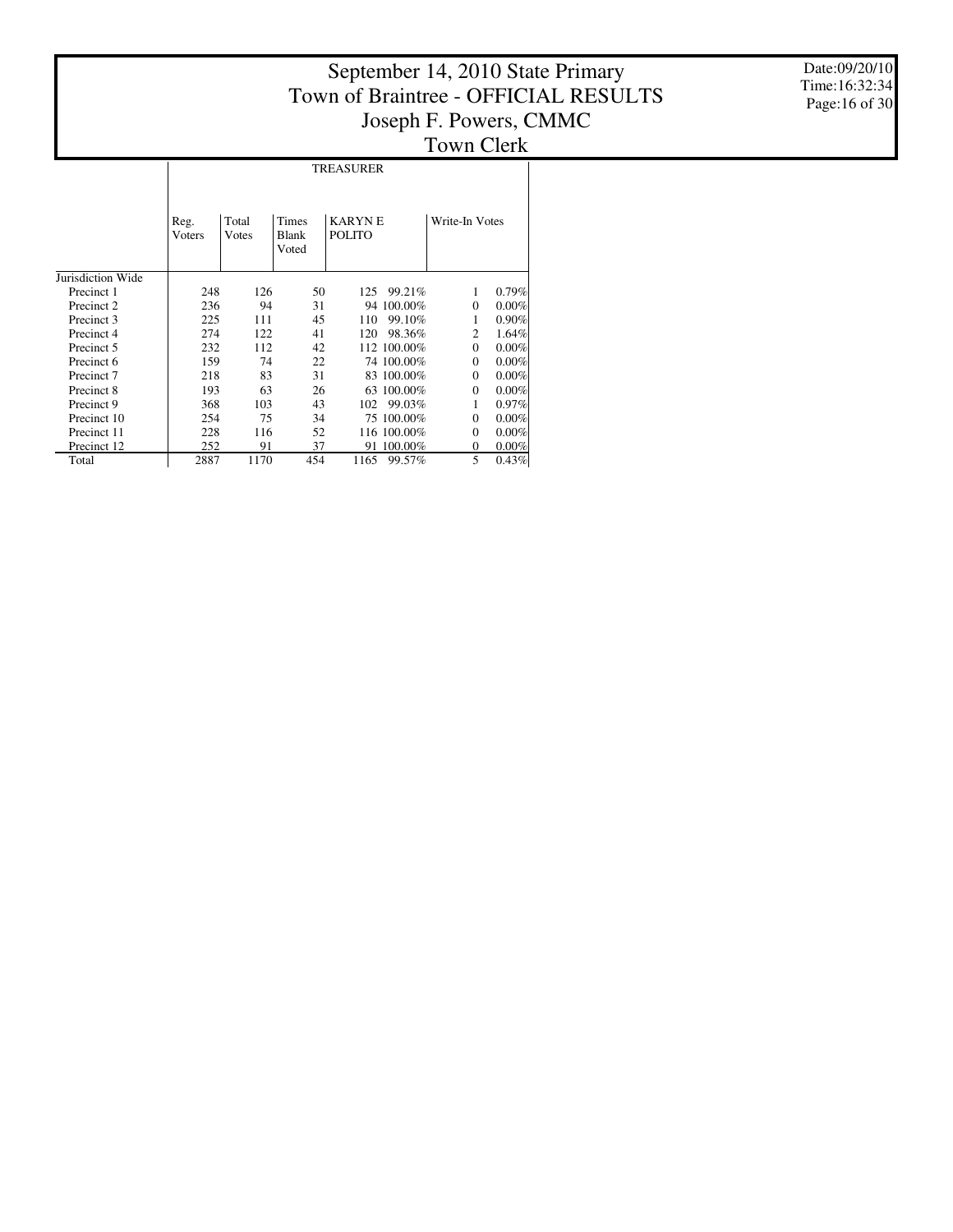$\overline{\phantom{a}}$ 

Date:09/20/10 Time:16:32:34 Page:17 of 30

| Town Cle |  |
|----------|--|
|----------|--|

AUDITOR

|                       | Reg.<br>Voters | Total<br>Votes | Times<br>Blank<br>Voted | MARY Z<br><b>CONNAUGHTON</b> |        | <b>KAMAL JAIN</b> |        | Write-In Votes |       |
|-----------------------|----------------|----------------|-------------------------|------------------------------|--------|-------------------|--------|----------------|-------|
| Jurisdiction Wide     |                |                |                         |                              |        |                   |        |                |       |
| Precinct 1            | 248            | 141            | 35                      | 131                          | 92.91% | 9                 | 6.38%  |                | 0.71% |
| Precinct 2            | 236            | 102            | 23                      | 96                           | 94.12% | 6                 | 5.88%  | $\Omega$       | 0.00% |
| Precinct 3            | 225            | 129            | 27                      | 117                          | 90.70% | 10                | 7.75%  | 2              | 1.55% |
| Precinct 4            | 274            | 130            | 33                      | 121                          | 93.08% | 7                 | 5.38%  | 2              | 1.54% |
| Precinct 5            | 232            | 129            | 25                      | 120                          | 93.02% | 9                 | 6.98%  | $\Omega$       | 0.00% |
| Precinct 6            | 159            | 84             | 12                      | 79                           | 94.05% | 5                 | 5.95%  | $\Omega$       | 0.00% |
| Precinct <sub>7</sub> | 218            | 96             | 18                      | 86                           | 89.58% | 8                 | 8.33%  | 2              | 2.08% |
| Precinct 8            | 193            | 75             | 14                      | 68                           | 90.67% | 6                 | 8.00%  |                | 1.33% |
| Precinct 9            | 368            | 128            | 18                      | 118                          | 92.19% | 7                 | 5.47%  | 3              | 2.34% |
| Precinct 10           | 254            | 89             | 20                      | 79                           | 88.76% | 10                | 11.24% | $\Omega$       | 0.00% |
| Precinct 11           | 228            | 148            | 20                      | 138                          | 93.24% | 9                 | 6.08%  |                | 0.68% |
| Precinct 12           | 252            | 104            | 24                      | 99                           | 95.19% | 5                 | 4.81%  | $\Omega$       | 0.00% |
| Total                 | 2887           | 1355           | 269                     | 1252                         | 92.40% | 91                | 6.72%  | 12             | 0.89% |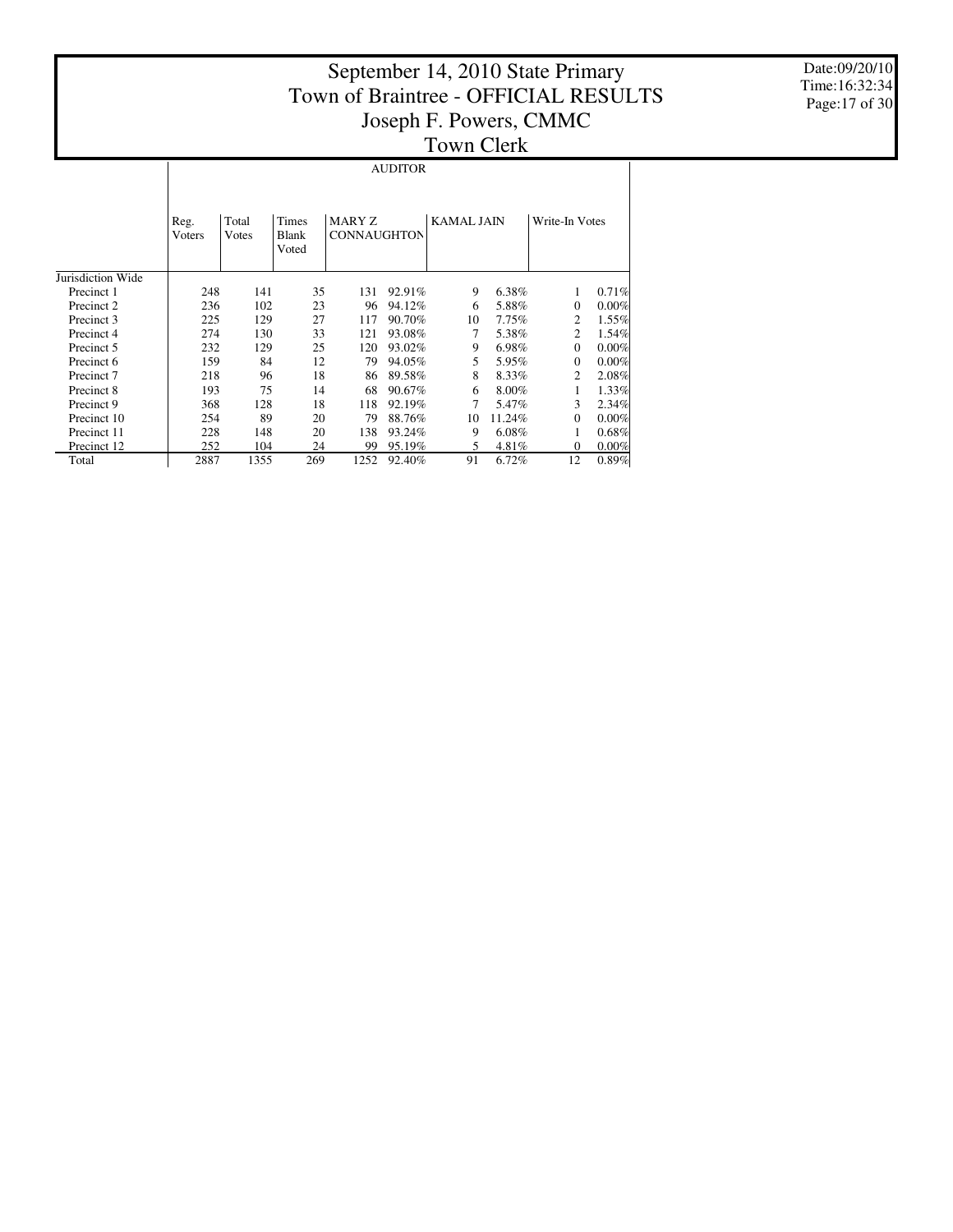Date:09/20/10 Time:16:32:34 Page:18 of 30

|                   | <b>REP in CONGRESS</b>                                                                                   |      |     |      |                      |     |                |          |       |  |  |  |
|-------------------|----------------------------------------------------------------------------------------------------------|------|-----|------|----------------------|-----|----------------|----------|-------|--|--|--|
|                   | Times<br><b>VERNON M</b><br>Total<br>Reg.<br><b>Blank</b><br><b>HARRISON</b><br>Votes<br>Voters<br>Voted |      |     |      | <b>KEITH P LEPOR</b> |     | Write-In Votes |          |       |  |  |  |
| Jurisdiction Wide |                                                                                                          |      |     |      |                      |     |                |          |       |  |  |  |
| Precinct 1        | 248                                                                                                      | 145  | 31  | 112  | 77.24%               | 29  | 20.00%         | 4        | 2.76% |  |  |  |
| Precinct 2        | 236                                                                                                      | 111  | 14  | 85   | 76.58%               | 23  | 20.72%         | 3        | 2.70% |  |  |  |
| Precinct 3        | 225                                                                                                      | 128  | 28  | 111  | 86.72%               | 15  | 11.72%         | 2        | 1.56% |  |  |  |
| Precinct 4        | 274                                                                                                      | 141  | 22  | 118  | 83.69%               | 20  | 14.18%         | 3        | 2.13% |  |  |  |
| Precinct 5        | 232                                                                                                      | 131  | 23  | 109  | 83.21%               | 22  | 16.79%         | $\Omega$ | 0.00% |  |  |  |
| Precinct 6        | 159                                                                                                      | 78   | 18  | 67   | 85.90%               | 10  | 12.82%         | 1        | 1.28% |  |  |  |
| Precinct 7        | 218                                                                                                      | 95   | 19  | 75   | 78.95%               | 18  | 18.95%         | 2        | 2.11% |  |  |  |
| Precinct 8        | 193                                                                                                      | 76   | 13  | 68   | 89.47%               | 7   | $9.21\%$       | 1        | 1.32% |  |  |  |
| Precinct 9        | 368                                                                                                      | 130  | 16  | 112  | 86.15%               | 17  | 13.08%         | 1        | 0.77% |  |  |  |
| Precinct 10       | 254                                                                                                      | 93   | 16  | 82   | 88.17%               | 10  | 10.75%         | 1        | 1.08% |  |  |  |
| Precinct 11       | 228                                                                                                      | 149  | 19  | 126  | 84.56%               | 20  | 13.42%         | 3        | 2.01% |  |  |  |
| Precinct 12       | 252                                                                                                      | 109  | 19  | 86   | 78.90%               | 22  | 20.18%         |          | 0.92% |  |  |  |
| Total             | 2887                                                                                                     | 1386 | 238 | 1151 | 83.04%               | 213 | 15.37%         | 22       | 1.59% |  |  |  |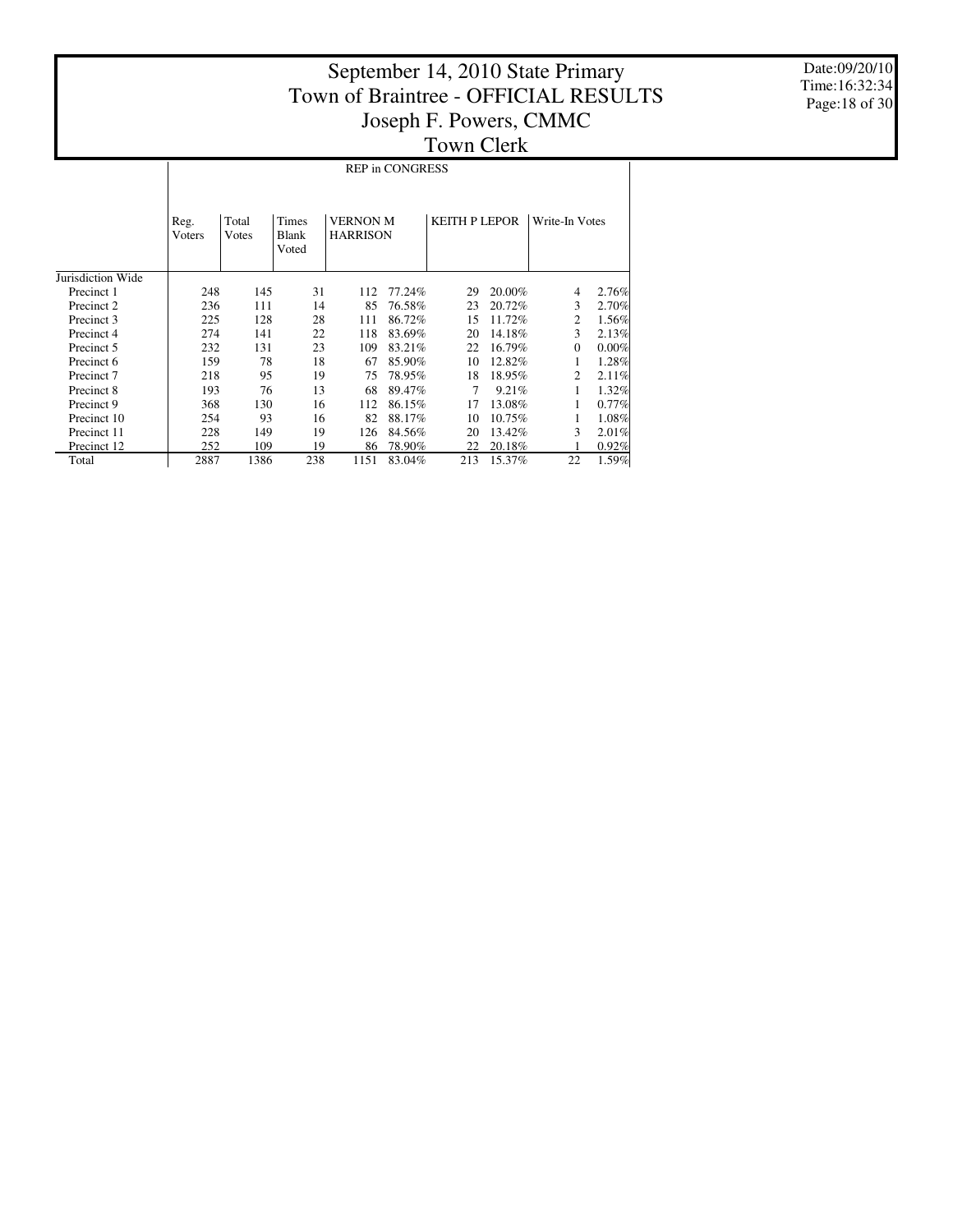|                       | September 14, 2010 State Primary<br>Town of Braintree - OFFICIAL RESULTS<br>Joseph F. Powers, CMMC<br><b>Town Clerk</b> |                |                                |                                   |             |                |       |                |                |                                |                |  |  |  |  |
|-----------------------|-------------------------------------------------------------------------------------------------------------------------|----------------|--------------------------------|-----------------------------------|-------------|----------------|-------|----------------|----------------|--------------------------------|----------------|--|--|--|--|
|                       |                                                                                                                         |                |                                | <b>COUNCILLOR 2nd Dist.</b>       |             |                |       |                |                | <b>COUNCILLOR 4th Dist.</b>    |                |  |  |  |  |
|                       | Reg.<br>Voters                                                                                                          | Total<br>Votes | Times<br><b>Blank</b><br>Voted | <b>STEVEN M</b><br><b>GLOVSKY</b> |             | Write-In Votes |       | Reg.<br>Voters | Total<br>Votes | Times<br><b>Blank</b><br>Voted | Write-In Votes |  |  |  |  |
| Jurisdiction Wide     |                                                                                                                         |                |                                |                                   |             |                |       |                |                |                                |                |  |  |  |  |
| Precinct 1            | 248                                                                                                                     | 100            | 76                             |                                   | 100 100.00% | $\overline{0}$ | 0.00% |                |                |                                |                |  |  |  |  |
| Precinct 2            |                                                                                                                         |                |                                |                                   |             |                |       | 236            | $\overline{7}$ | 118                            | 7 100.00%      |  |  |  |  |
| Precinct 3            | 225                                                                                                                     | 96             | 60                             |                                   | 96 100.00%  | $\Omega$       | 0.00% |                |                |                                |                |  |  |  |  |
| Precinct 4            | 274                                                                                                                     | 106            | 57                             | 105                               | 99.06%      |                | 0.94% |                |                |                                |                |  |  |  |  |
| Precinct 5            | 232                                                                                                                     | 95             | 59                             | 94                                | 98.95%      |                | 1.05% |                |                |                                |                |  |  |  |  |
| Precinct 6            |                                                                                                                         |                |                                |                                   |             |                |       | 159            | $\mathbf{0}$   | 96                             | $\overline{0}$ |  |  |  |  |
| Precinct <sub>7</sub> |                                                                                                                         |                |                                |                                   |             |                |       | 218            | 11             | 103                            | 11 100.00%     |  |  |  |  |
| Precinct 8            |                                                                                                                         |                |                                |                                   |             |                |       | 193            | 6              | 83                             | 6 100,00%      |  |  |  |  |
| Precinct 9            |                                                                                                                         |                |                                |                                   |             |                |       | 368            | 11             | 135                            | 11 100.00%     |  |  |  |  |
| Precinct 10           |                                                                                                                         |                |                                |                                   |             |                |       | 254            |                | 102                            | 7 100.00%      |  |  |  |  |
| Precinct 11           |                                                                                                                         |                |                                |                                   |             |                |       | 228            | 8              | 160                            | 8 100,00%      |  |  |  |  |
| Precinct 12           |                                                                                                                         |                |                                |                                   |             |                |       | 252            | 9              | 119                            | 9 100.00%      |  |  |  |  |
| Total                 | 979                                                                                                                     | 397            | 252                            |                                   | 395 99.50%  | $\overline{c}$ | 0.50% | 1908           | 59             | 916                            | 59 100.00%     |  |  |  |  |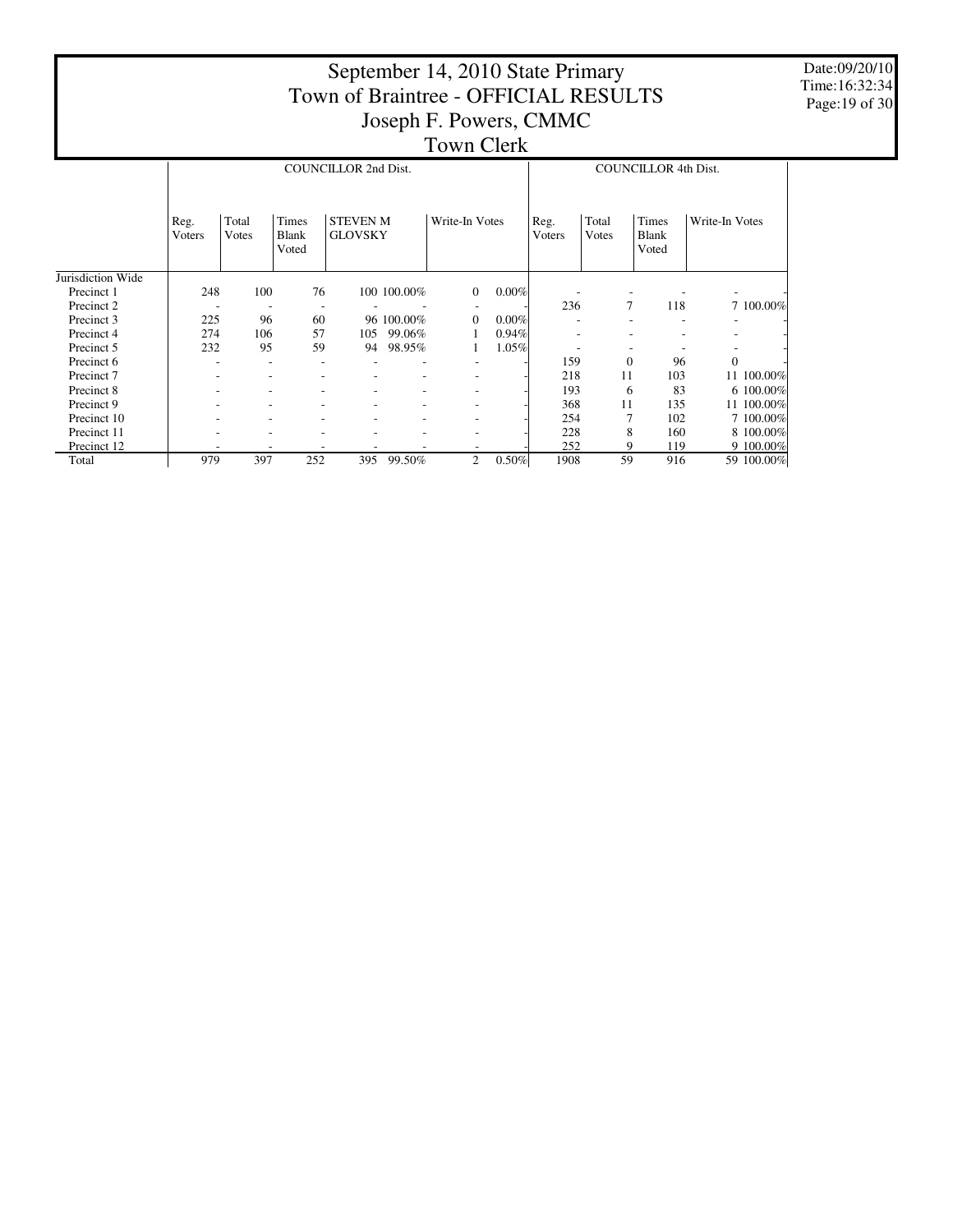Date:09/20/10 Time:16:32:34 Page:20 of 30

|                   |                | SEN.GEN.CT.NO,BRI,PLY |                                |                                    |        |                                     |        |                |       |  |  |  |  |
|-------------------|----------------|-----------------------|--------------------------------|------------------------------------|--------|-------------------------------------|--------|----------------|-------|--|--|--|--|
|                   | Reg.<br>Voters | Total<br>Votes        | Times<br><b>Blank</b><br>Voted | <b>ROBERT E</b><br><b>BURR, JR</b> |        | <b>RICHARD</b><br><b>LIVINGSTON</b> |        | Write-In Votes |       |  |  |  |  |
| Jurisdiction Wide |                |                       |                                |                                    |        |                                     |        |                |       |  |  |  |  |
| Precinct 1        | 248            | 127                   | 49                             | 58                                 | 45.67% | 69                                  | 54.33% | $\Omega$       | 0.00% |  |  |  |  |
| Precinct 2        |                |                       |                                |                                    |        |                                     |        |                |       |  |  |  |  |
| Precinct 3        | 225            | 113                   | 43                             | 55                                 | 48.67% | 58                                  | 51.33% | $\Omega$       | 0.00% |  |  |  |  |
| Precinct 4        | 274            | 126                   | 37                             | 70                                 | 55.56% | 55                                  | 43.65% | 1              | 0.79% |  |  |  |  |
| Precinct 5        | 232            | 122                   | 32                             | 64                                 | 52.46% | 58                                  | 47.54% | $\Omega$       | 0.00% |  |  |  |  |
| Precinct 6        |                |                       |                                |                                    |        |                                     |        |                |       |  |  |  |  |
| Precinct 7        |                |                       |                                |                                    |        |                                     |        |                |       |  |  |  |  |
| Precinct 8        |                |                       |                                |                                    |        |                                     |        |                |       |  |  |  |  |
| Precinct 9        |                |                       |                                |                                    |        |                                     |        |                |       |  |  |  |  |
| Precinct 10       |                |                       |                                |                                    |        |                                     |        |                |       |  |  |  |  |
| Precinct 11       |                |                       |                                |                                    |        |                                     |        |                |       |  |  |  |  |
| Precinct 12       |                |                       |                                |                                    |        |                                     |        |                |       |  |  |  |  |
| Total             | 979            | 488                   | 161                            | 247                                | 50.61% | 240                                 | 49.18% |                | 0.20% |  |  |  |  |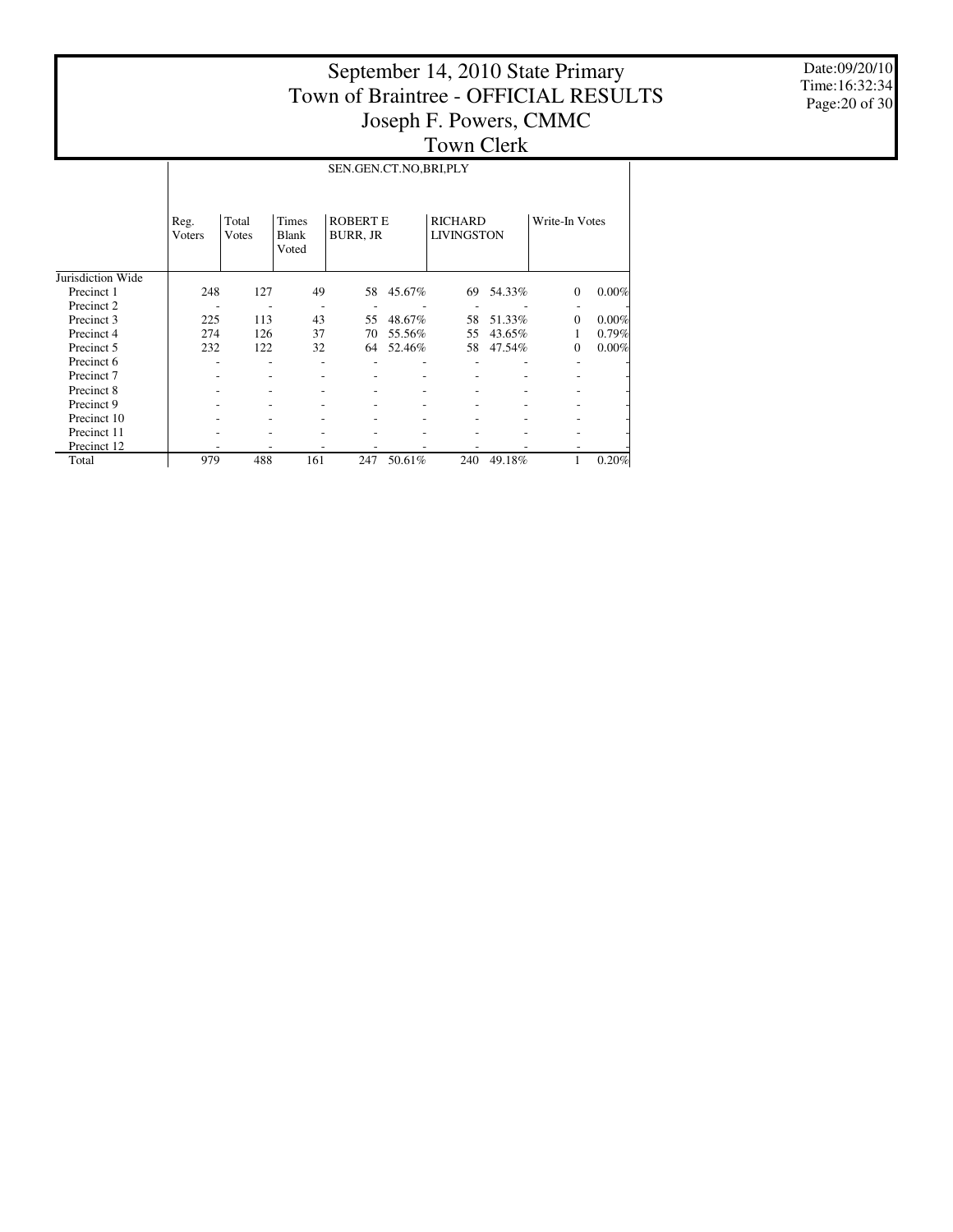Date:09/20/10 Time:16:32:34 Page:21 of 30

|                   |                |                |                         | SEN.GEN.CT.NORFPLYM             |            |                |          | <b>REP in GENERAL COURT</b> |                |                                       |                |  |  |
|-------------------|----------------|----------------|-------------------------|---------------------------------|------------|----------------|----------|-----------------------------|----------------|---------------------------------------|----------------|--|--|
|                   | Reg.<br>Voters | Total<br>Votes | Times<br>Blank<br>Voted | <b>DANIEL M</b><br><b>DEWEY</b> |            | Write-In Votes |          | Reg.<br>Voters              | Total<br>Votes | <b>Times</b><br><b>Blank</b><br>Voted | Write-In Votes |  |  |
| Jurisdiction Wide |                |                |                         |                                 |            |                |          |                             |                |                                       |                |  |  |
| Precinct 1        |                |                |                         |                                 |            |                |          | 248                         | 4              | 172                                   | 4 100.00%      |  |  |
| Precinct 2        | 236            | 83             | 42                      | 81                              | 97.59%     | 2              | 2.41%    | 236                         | 12             | 113                                   | 12 100.00%     |  |  |
| Precinct 3        |                |                | ۰                       |                                 |            |                |          | 225                         | 11             | 145                                   | 11 100.00%     |  |  |
| Precinct 4        |                |                | ۰                       |                                 |            |                |          | 274                         | 11             | 152                                   | 11 100.00%     |  |  |
| Precinct 5        |                |                | ٠                       |                                 |            |                |          | 232                         | 8              | 146                                   | 8 100,00%      |  |  |
| Precinct 6        | 159            | 65             | 31                      |                                 | 65 100.00% | $\Omega$       | 0.00%    | 159                         | $\mathbf{0}$   | 96                                    | $\Omega$       |  |  |
| Precinct 7        | 218            | 76             | 38                      |                                 | 76 100,00% | $\theta$       | 0.00%    | 218                         | 12             | 102                                   | 12 100.00%     |  |  |
| Precinct 8        | 193            | 60             | 29                      |                                 | 60 100.00% | $\Omega$       | 0.00%    | 193                         | 3              | 86                                    | 3 100.00%      |  |  |
| Precinct 9        | 368            | 100            | 46                      | 99                              | 99.00%     |                | $1.00\%$ | 368                         | 12             | 134                                   | 12 100.00%     |  |  |
| Precinct 10       | 254            | 75             | 34                      | 74                              | 98.67%     |                | 1.33%    | 254                         | 6              | 103                                   | 6 100.00%      |  |  |
| Precinct 11       | 228            | 111            | 57                      | 111                             | 100.00%    | $\Omega$       | 0.00%    | 228                         | 4              | 164                                   | 4 100.00%      |  |  |
| Precinct 12       | 252            | 80             | 48                      |                                 | 80 100.00% | $\mathbf{0}$   | 0.00%    | 252                         | 10             | 118                                   | 10 100.00%     |  |  |
| Total             | 1908           | 650            | 325                     | 646                             | 99.38%     | 4              | 0.62%    | 2887                        | 93             | 1531                                  | 93 100.00%     |  |  |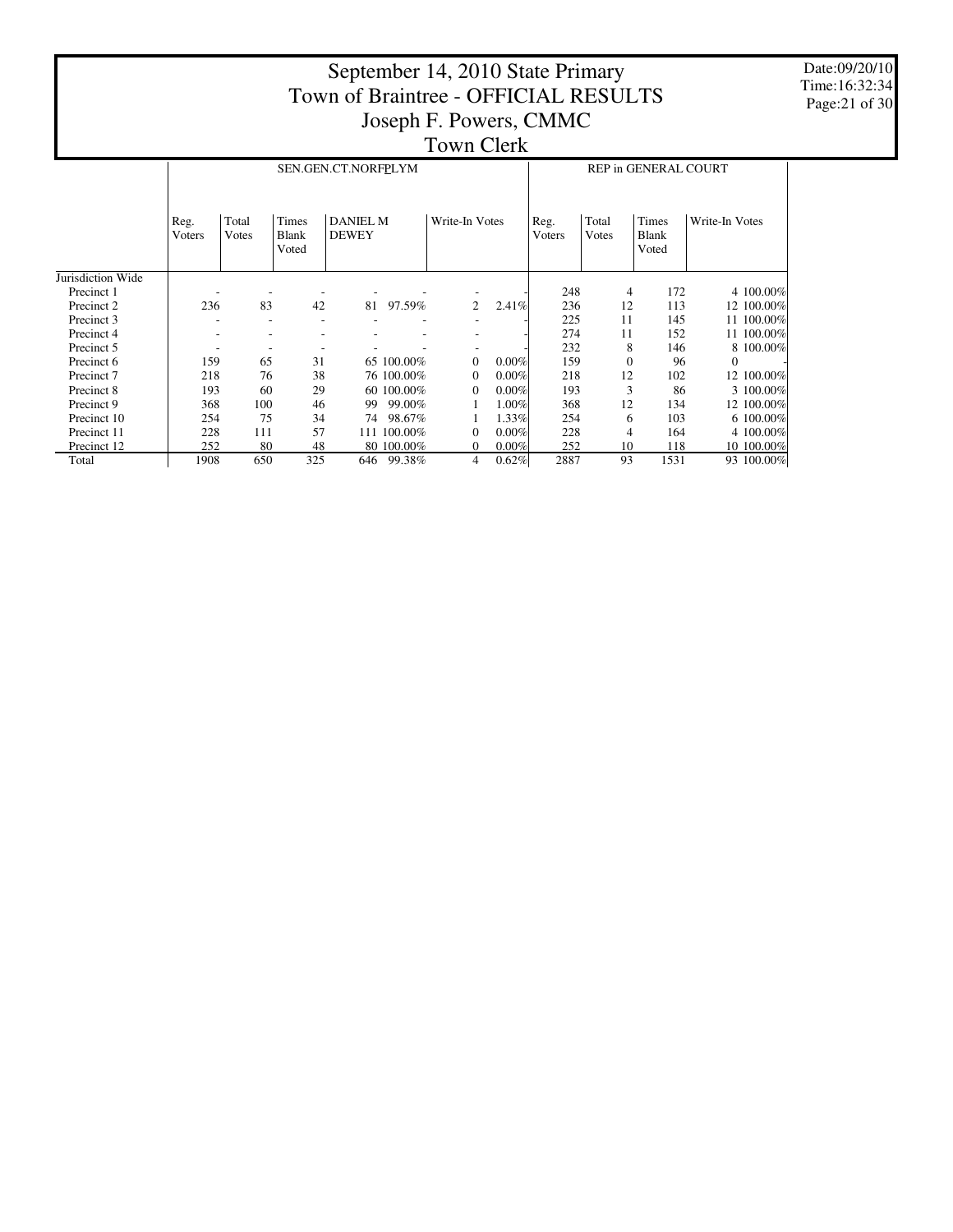Date:09/20/10 Time:16:32:34 Page:22 of 30

|                   |                |                | <b>DISTRICT ATTORNEY</b>       |                |                |                |                                | <b>SHERIFF</b>               |                |          |  |  |
|-------------------|----------------|----------------|--------------------------------|----------------|----------------|----------------|--------------------------------|------------------------------|----------------|----------|--|--|
|                   | Reg.<br>Voters | Total<br>Votes | Times<br><b>Blank</b><br>Voted | Write-In Votes | Reg.<br>Voters | Total<br>Votes | Times<br><b>Blank</b><br>Voted | WILLIAM J<br><b>FARRETTA</b> | Write-In Votes |          |  |  |
| Jurisdiction Wide |                |                |                                |                |                |                |                                |                              |                |          |  |  |
| Precinct 1        | 248            | 15             | 161                            | 15 100.00%     | 248            | 113            | 63                             | 98.23%<br>111                | 2              | $1.77\%$ |  |  |
| Precinct 2        | 236            | 9              | 116                            | 9 100.00%      | 236            | 81             | 43                             | 100.00%<br>81                | $\Omega$       | 0.00%    |  |  |
| Precinct 3        | 225            | 19             | 137                            | 19 100.00%     | 225            | 101            | 55                             | 99.01%<br>100                |                | 0.99%    |  |  |
| Precinct 4        | 274            | 15             | 148                            | 15 100.00%     | 274            | 111            | 52                             | 98.20%<br>109                | 2              | 1.80%    |  |  |
| Precinct 5        | 232            | 16             | 138                            | 16 100.00%     | 232            | 109            | 45                             | 107<br>98.17%                | 2              | 1.83%    |  |  |
| Precinct 6        | 159            | 5              | 91                             | 5 100,00%      | 159            | 64             | 32                             | 64 100.00%                   | $\Omega$       | 0.00%    |  |  |
| Precinct 7        | 218            | 10             | 104                            | 10 100.00%     | 218            | 76             | 38                             | 76 100.00%                   | 0              | 0.00%    |  |  |
| Precinct 8        | 193            | 6              | 83                             | 6 100.00%      | 193            | 59             | 30                             | 98.31%<br>58                 |                | 1.69%    |  |  |
| Precinct 9        | 368            | 15             | 131                            | 15 100.00%     | 368            | 107            | 39                             | 99.07%<br>106                |                | 0.93%    |  |  |
| Precinct 10       | 254            | 6              | 103                            | 6 100.00%      | 254            | 77             | 32                             | 77 100.00%                   | 0              | 0.00%    |  |  |
| Precinct 11       | 228            | 9              | 159                            | 9 100.00%      | 228            | 114            | 54                             | 99.12%<br>113                |                | 0.88%    |  |  |
| Precinct 12       | 252            | 9              | 119                            | 9 100.00%      | 252            | 78             | 50                             | 98.72%<br>77                 |                | 1.28%    |  |  |
| Total             | 2887           | 134            | 1490                           | 134 100.00%    | 2887           | 1090           | 533                            | 1079<br>98.99%               | 11             | 1.01%    |  |  |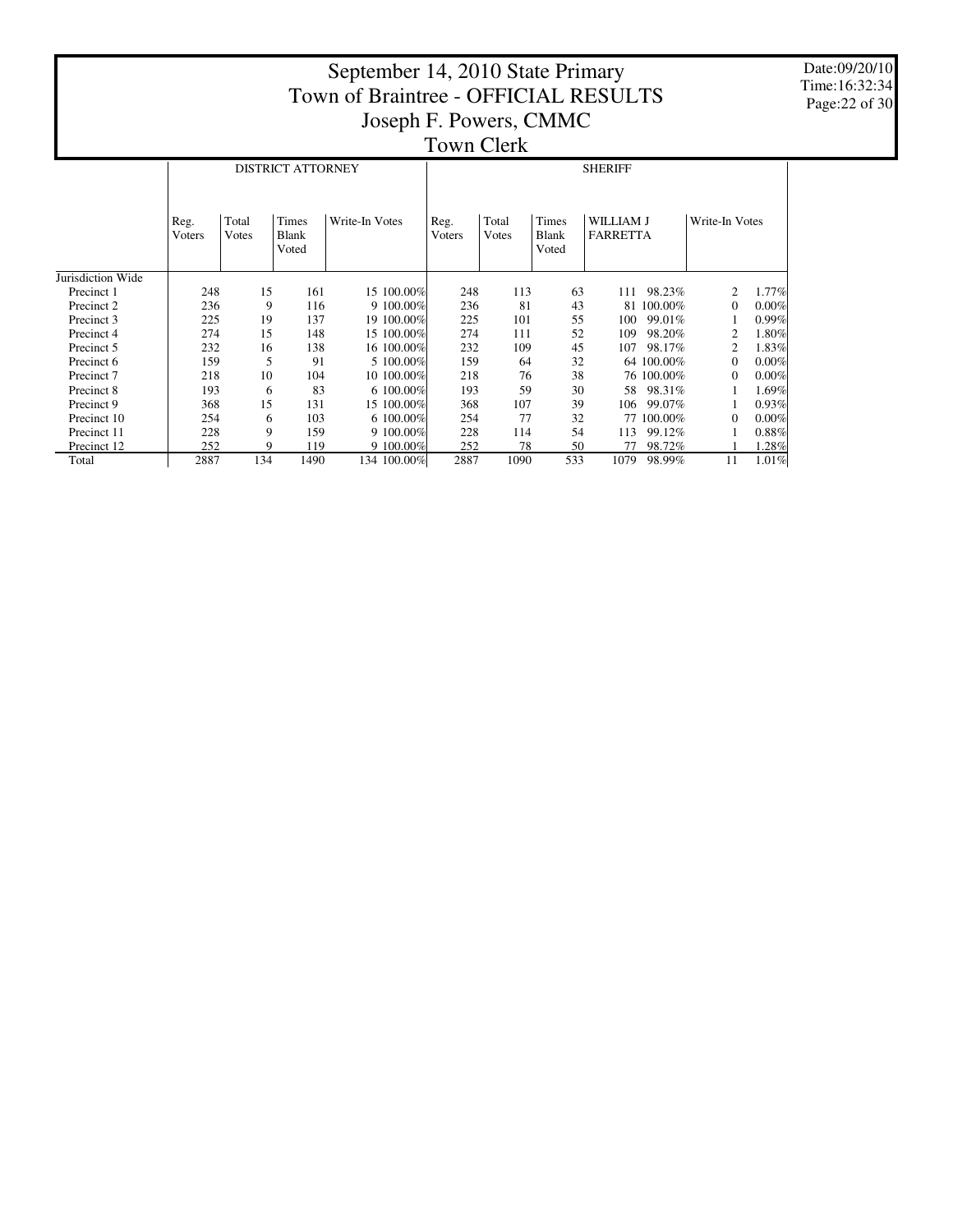Date:09/20/10 Time:16:32:34 Page:23 of 30

|                   |                |                | <b>COUNTY COMMISSIONER</b> |                | <b>GOVERNOR</b> |                |                         |                |  |  |
|-------------------|----------------|----------------|----------------------------|----------------|-----------------|----------------|-------------------------|----------------|--|--|
|                   | Reg.<br>Voters | Total<br>Votes | Times<br>Blank<br>Voted    | Write-In Votes | Reg.<br>Voters  | Total<br>Votes | Times<br>Blank<br>Voted | Write-In Votes |  |  |
| Jurisdiction Wide |                |                |                            |                |                 |                |                         |                |  |  |
| Precinct 1        | 248            | 8              | 168                        | 8 100.00%      | 11              | $\theta$       | $\theta$                | $\Omega$       |  |  |
| Precinct 2        | 236            | 4              | 121                        | 4 100.00%      |                 | 2              | $\mathbf{0}$            | 2 100,00%      |  |  |
| Precinct 3        | 225            | 8              | 148                        | 8 100.00%      | 4               | 0              | $\Omega$                | 0              |  |  |
| Precinct 4        | 274            | 10             | 153                        | 10 100.00%     | 9               |                | $\Omega$                | 1 100.00%      |  |  |
| Precinct 5        | 232            | 13             | 141                        | 13 100.00%     | 9               |                |                         | 1 100.00%      |  |  |
| Precinct 6        | 159            | 4              | 92                         | 4 100.00%      | 8               | $\Omega$       |                         | $\Omega$       |  |  |
| Precinct 7        | 218            | 9              | 105                        | $9100.00\%$    | 7               |                | $\Omega$                | 1 100.00%      |  |  |
| Precinct 8        | 193            | 4              | 85                         | 4 100.00%      | 11              |                | $\Omega$                | 1 100.00%      |  |  |
| Precinct 9        | 368            | 10             | 136                        | 10 100.00%     | 7               | $\Omega$       |                         | $\Omega$       |  |  |
| Precinct 10       | 254            | 5              | 104                        | 5 100.00%      | 4               |                | $\overline{c}$          | 1 100.00%      |  |  |
| Precinct 11       | 228            | 4              | 164                        | 4 100.00%      | 6               | $\mathbf{0}$   | $\Omega$                | $\Omega$       |  |  |
| Precinct 12       | 252            | 8              | 120                        | 8 100.00%      | 2               | $\mathbf{0}$   | $\mathbf{0}$            | $\Omega$       |  |  |
| Total             | 2887           | 87             | 1537                       | 87 100.00%     | 85              | 7              | 5                       | 7 100.00%      |  |  |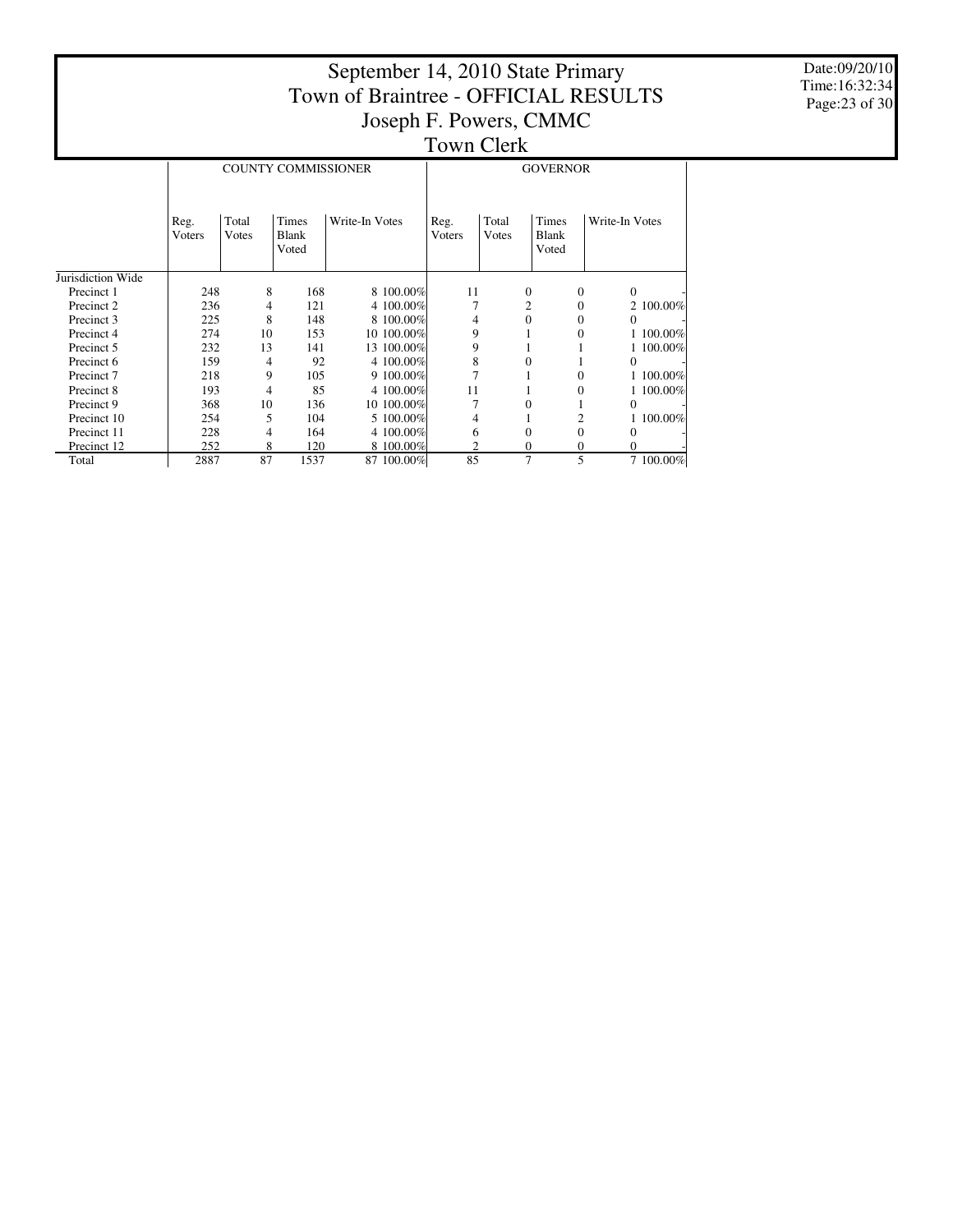|                   |                |                                       |                                |                |           |                       |                  | September 14, 2010 State Primary<br>Joseph F. Powers, CMMC | Town of Braintree - OFFICIAL RESULTS |           |  |  |  |
|-------------------|----------------|---------------------------------------|--------------------------------|----------------|-----------|-----------------------|------------------|------------------------------------------------------------|--------------------------------------|-----------|--|--|--|
|                   |                |                                       |                                |                |           | <b>Town Clerk</b>     |                  |                                                            |                                      |           |  |  |  |
|                   |                |                                       | LT. GOVERNOR                   |                |           |                       |                  | <b>ATTORNEY GENERAL</b>                                    |                                      |           |  |  |  |
|                   | Reg.<br>Voters | Total<br>Votes                        | Times<br><b>Blank</b><br>Voted | Write-In Votes |           | Reg.<br><b>Voters</b> | Total<br>Votes   | Times<br>Blank<br>Voted                                    | Write-In Votes                       |           |  |  |  |
| Jurisdiction Wide |                |                                       |                                |                |           |                       |                  |                                                            |                                      |           |  |  |  |
| Precinct 1        | 11             | $\mathbf{0}$                          | $\theta$                       | $\mathbf{0}$   |           | 11                    | $\boldsymbol{0}$ | $\mathbf{0}$                                               | $\mathbf{0}$                         |           |  |  |  |
| Precinct 2        |                | $\overline{2}$                        | $\mathbf{0}$                   |                | 2 100.00% |                       | $\overline{2}$   | $\mathbf{0}$                                               |                                      | 2 100.00% |  |  |  |
| Precinct 3        |                | $\Omega$                              | 0                              | 0              |           | 4                     | $\Omega$         | $\Omega$                                                   | 0                                    |           |  |  |  |
| Precinct 4        | 9              |                                       | $\Omega$                       |                | 1 100.00% | 9                     |                  | $\Omega$                                                   |                                      | 100.00%   |  |  |  |
| Precinct 5        | 9              | $\Omega$                              | 2                              |                |           | 9                     | 0                | 2                                                          |                                      |           |  |  |  |
| Precinct 6        | 8              | $\Omega$                              |                                |                |           | 8                     | $\Omega$         |                                                            |                                      |           |  |  |  |
| Precinct 7        |                | $\theta$                              |                                | 0              |           |                       |                  |                                                            |                                      |           |  |  |  |
| Precinct 8        | 11             |                                       | $\Omega$                       |                | 1 100.00% | 11                    |                  | 0                                                          |                                      | 100.00%   |  |  |  |
| Precinct 9        |                | $\Omega$<br>$\theta$<br>0<br>0        |                                |                |           |                       |                  |                                                            |                                      |           |  |  |  |
| Precinct 10       |                | 1 100.00%<br>1 100.00%<br>2<br>2<br>4 |                                |                |           |                       |                  |                                                            |                                      |           |  |  |  |
| Precinct 11       | 6              | $\Omega$                              | $\mathbf{0}$                   |                |           | 6                     | $\overline{0}$   | $\boldsymbol{0}$                                           | $\Omega$                             |           |  |  |  |
| Precinct 12       | 2              | $\Omega$                              | 0                              | 0              |           | 2                     | $\theta$         | 0                                                          | 0                                    |           |  |  |  |
| Total             | 85             | 5                                     | $\overline{7}$                 |                | 5 100.00% | 85                    | 5                | $\overline{7}$                                             |                                      | 5 100.00% |  |  |  |

Date:09/20/10 Time:16:32:34 Page:24 of 30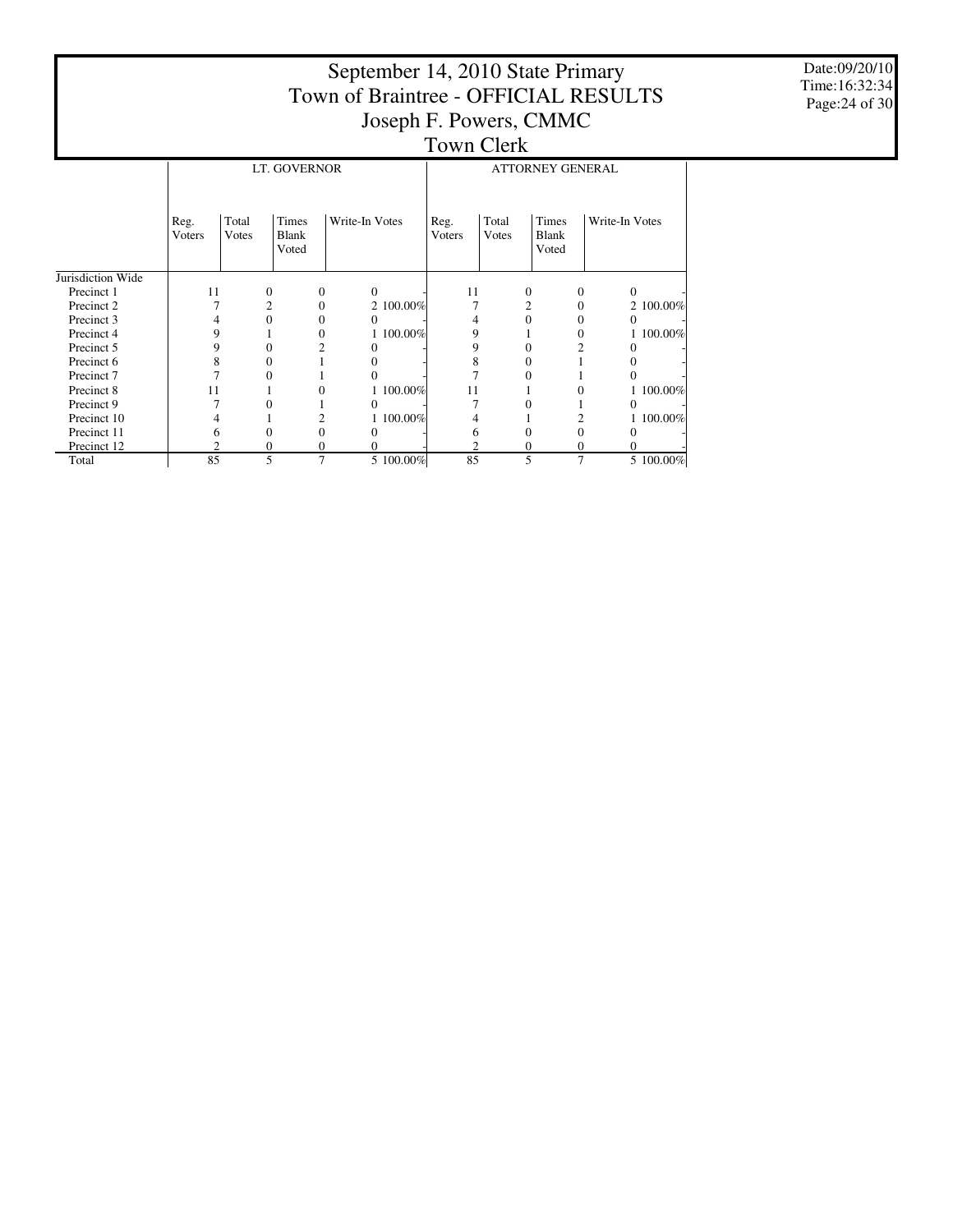|                       |                        |                                               |                                       | September 14, 2010 State Primary     |                        |                |                                       |                |  |  |  |  |  |
|-----------------------|------------------------|-----------------------------------------------|---------------------------------------|--------------------------------------|------------------------|----------------|---------------------------------------|----------------|--|--|--|--|--|
|                       |                        |                                               |                                       | Town of Braintree - OFFICIAL RESULTS |                        |                |                                       |                |  |  |  |  |  |
|                       |                        |                                               |                                       | Joseph F. Powers, CMMC               |                        |                |                                       |                |  |  |  |  |  |
|                       |                        |                                               |                                       |                                      | <b>Town Clerk</b>      |                |                                       |                |  |  |  |  |  |
|                       |                        | <b>SECRETARY of STATE</b><br><b>TREASURER</b> |                                       |                                      |                        |                |                                       |                |  |  |  |  |  |
|                       |                        |                                               |                                       |                                      |                        |                |                                       |                |  |  |  |  |  |
|                       | Reg.<br><b>V</b> oters | Total<br><b>V</b> otes                        | <b>Times</b><br><b>Blank</b><br>Voted | Write-In Votes                       | Reg.<br><b>V</b> oters | Total<br>Votes | <b>Times</b><br><b>Blank</b><br>Voted | Write-In Votes |  |  |  |  |  |
| Jurisdiction Wide     |                        |                                               |                                       |                                      |                        |                |                                       |                |  |  |  |  |  |
| Precinct 1            | 11                     | 0                                             | 0                                     | $\mathbf{0}$                         | 11                     | 0              | 0                                     | $\mathbf{0}$   |  |  |  |  |  |
| Precinct 2            |                        | 2                                             | $\Omega$                              | 2 100.00%                            |                        |                |                                       | 1 100.00%      |  |  |  |  |  |
| Precinct 3            |                        | $\mathbf{0}$                                  | 0                                     | $\mathbf{0}$                         | 4                      | 0              | 0                                     | $\mathbf{0}$   |  |  |  |  |  |
| Precinct 4            | 9                      |                                               | 0                                     | 1 100.00%                            | 9                      |                | 0                                     | 1 100.00%      |  |  |  |  |  |
| Precinct 5            | 9                      | $\theta$                                      | 2                                     | 0                                    | 9                      | $\theta$       | 2                                     | $\Omega$       |  |  |  |  |  |
| Precinct 6            |                        | $\Omega$                                      |                                       | 0                                    | 8                      | 0              |                                       | 0              |  |  |  |  |  |
| Precinct <sub>7</sub> |                        | $\Omega$                                      |                                       | $\Omega$                             |                        | 0              |                                       | 0              |  |  |  |  |  |
| Precinct 8            | 11                     |                                               | 0                                     | 1 100.00%                            | 11                     |                | 0                                     | 1 100.00%      |  |  |  |  |  |
| Precinct 9            |                        | $\Omega$                                      |                                       | 0                                    |                        | 0              |                                       | $\Omega$       |  |  |  |  |  |
| Precinct 10           |                        |                                               | 2                                     | 100.00%                              |                        |                | 2                                     | 1 100.00%      |  |  |  |  |  |
| Precinct 11           | 6                      | $\Omega$                                      | 0                                     | $\mathbf{0}$                         | 6                      | 0              | 0                                     | $\Omega$       |  |  |  |  |  |
| Precinct 12           | ◠                      | 0                                             | 0                                     | 0                                    | 2                      | 0              | 0                                     | 0              |  |  |  |  |  |
| Total                 | 85                     | 5                                             | 7                                     | 5 100.00%                            | 85                     | 4              | 8                                     | 4 100.00%      |  |  |  |  |  |

Date:09/20/10 Time:16:32:34 Page:25 of 30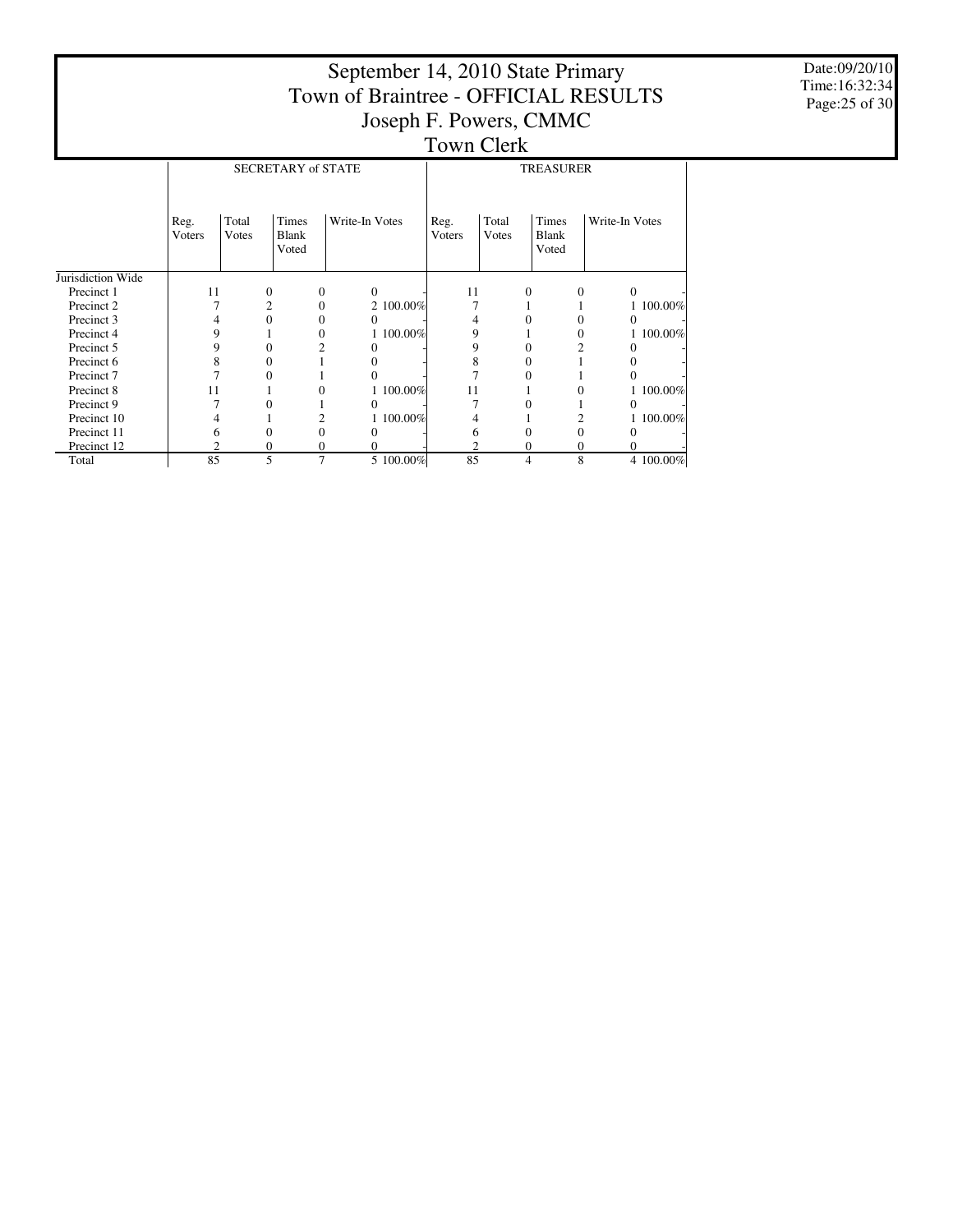|                   |                                          |                |                                       |                | September 14, 2010 State Primary     |                |                        |                                       |                  |           |  |  |
|-------------------|------------------------------------------|----------------|---------------------------------------|----------------|--------------------------------------|----------------|------------------------|---------------------------------------|------------------|-----------|--|--|
|                   |                                          |                |                                       |                | Town of Braintree - OFFICIAL RESULTS |                |                        |                                       |                  |           |  |  |
|                   |                                          |                |                                       |                | Joseph F. Powers, CMMC               |                |                        |                                       |                  |           |  |  |
|                   |                                          |                |                                       |                |                                      |                | <b>Town Clerk</b>      |                                       |                  |           |  |  |
|                   | <b>AUDITOR</b><br><b>REP in CONGRESS</b> |                |                                       |                |                                      |                |                        |                                       |                  |           |  |  |
|                   |                                          |                |                                       |                |                                      |                |                        |                                       |                  |           |  |  |
|                   | Reg.<br><b>V</b> oters                   | Total<br>Votes | <b>Times</b><br><b>Blank</b><br>Voted |                | Write-In Votes                       | Reg.<br>Voters | Total<br><b>V</b> otes | <b>Times</b><br><b>Blank</b><br>Voted | Write-In Votes   |           |  |  |
| Jurisdiction Wide |                                          |                |                                       |                |                                      |                |                        |                                       |                  |           |  |  |
| Precinct 1        | 11                                       |                | $\mathbf{0}$                          | $\Omega$       | $\Omega$                             | 11             | 0                      |                                       | 0                | $\Omega$  |  |  |
| Precinct 2        |                                          |                | 2                                     | $\Omega$       | 2 100.00%                            |                | 2                      |                                       | $\mathbf{0}$     | 2 100.00% |  |  |
| Precinct 3        | 4                                        |                | $\Omega$                              | 0              | $\Omega$                             | 4              | $\Omega$               |                                       | 0                | $\Omega$  |  |  |
| Precinct 4        | 9                                        |                |                                       | $\theta$       | 100.00%                              | 9              |                        |                                       | $\mathbf{0}$     | 1 100.00% |  |  |
| Precinct 5        | 9                                        |                | $\Omega$                              |                | $\Omega$                             | 9              | $\Omega$               |                                       | 2                | $\Omega$  |  |  |
| Precinct 6        | 8                                        |                | $\Omega$                              |                | $\Omega$                             | 8              | $\Omega$               |                                       |                  | 0         |  |  |
| Precinct 7        | 7                                        |                | 0                                     |                | $\Omega$                             | 7              |                        |                                       | 0                | 1 100.00% |  |  |
| Precinct 8        | 11                                       |                |                                       | 0              | 100.00%                              | 11             |                        |                                       | $\Omega$         | 1 100.00% |  |  |
| Precinct 9        |                                          |                | 0                                     |                | $\Omega$                             |                |                        |                                       | $\boldsymbol{0}$ | 1 100.00% |  |  |
| Precinct 10       | 4                                        |                |                                       | $\overline{c}$ | 1 100,00%                            | 4              |                        |                                       | 2                | 1 100.00% |  |  |
| Precinct 11       | 6                                        |                | $\Omega$                              | $\theta$       | $\Omega$                             | 6              | $\overline{0}$         |                                       | $\mathbf{0}$     | 0         |  |  |
| Precinct 12       | 2                                        |                | $\Omega$                              | 0              | 0                                    | 2              | $\mathbf{0}$           |                                       | 0                | $\Omega$  |  |  |
| Total             | 85                                       |                | 5                                     | 7              | 5 100.00%                            | 85             | 7                      |                                       | 5                | 7 100.00% |  |  |

Date:09/20/10 Time:16:32:34 Page:26 of 30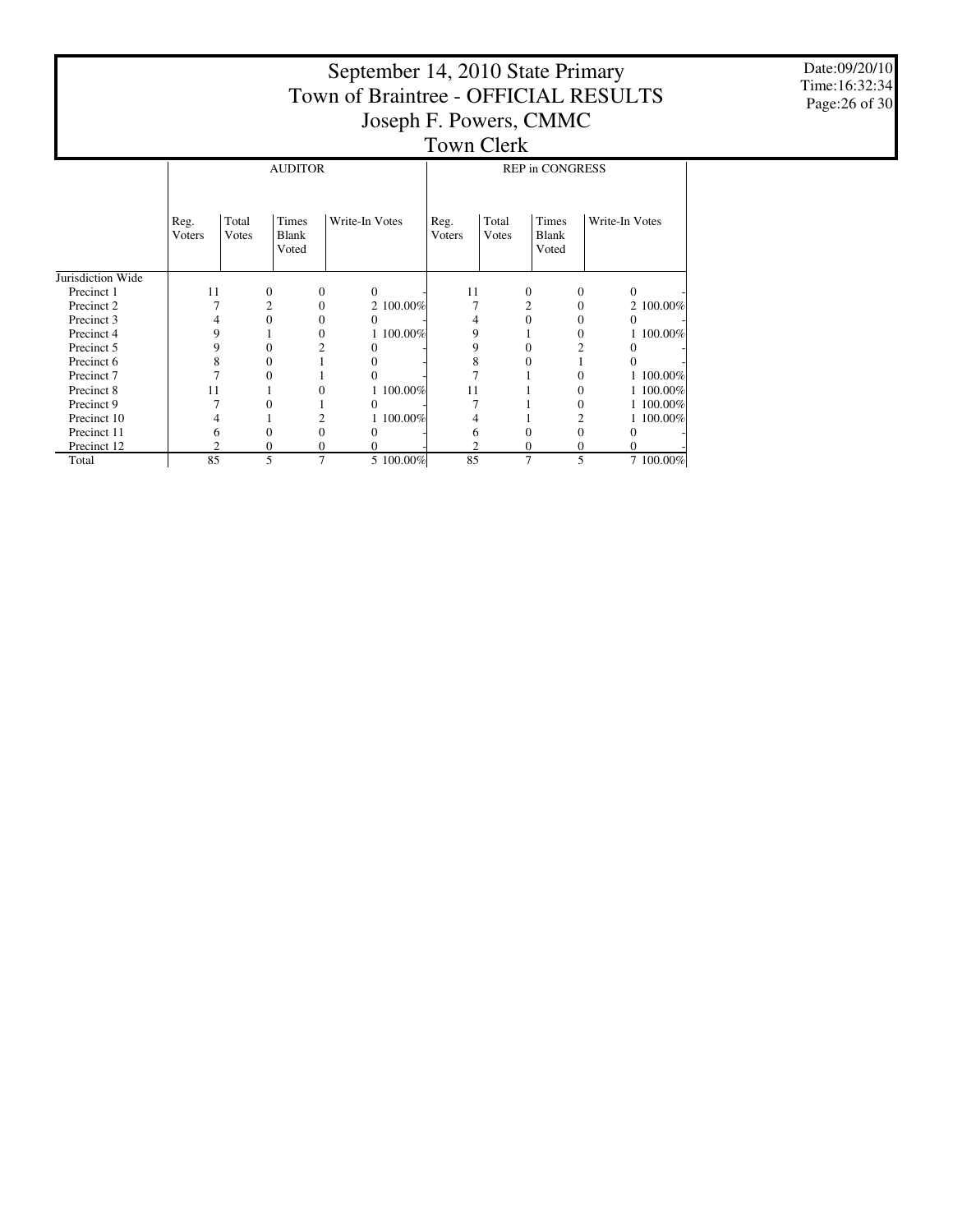|                   | September 14, 2010 State Primary<br>Town of Braintree - OFFICIAL RESULTS |                |                                |                        |                   |                       |                                |                |  |  |  |  |
|-------------------|--------------------------------------------------------------------------|----------------|--------------------------------|------------------------|-------------------|-----------------------|--------------------------------|----------------|--|--|--|--|
|                   |                                                                          |                |                                | Joseph F. Powers, CMMC |                   |                       |                                |                |  |  |  |  |
|                   |                                                                          |                |                                |                        | <b>Town Clerk</b> |                       |                                |                |  |  |  |  |
|                   | <b>COUNCILLOR 2nd Dist.</b><br><b>COUNCILLOR 4th Dist.</b>               |                |                                |                        |                   |                       |                                |                |  |  |  |  |
|                   | Reg.<br>Voters                                                           | Total<br>Votes | Times<br><b>Blank</b><br>Voted | Write-In Votes         | Reg.<br>Voters    | Total<br><b>Votes</b> | Times<br><b>Blank</b><br>Voted | Write-In Votes |  |  |  |  |
| Jurisdiction Wide |                                                                          |                |                                |                        |                   |                       |                                |                |  |  |  |  |
| Precinct 1        | 11                                                                       | $\mathbf{0}$   | $\theta$                       | $\boldsymbol{0}$       |                   |                       |                                |                |  |  |  |  |
| Precinct 2        |                                                                          |                |                                |                        | $\overline{7}$    | $\overline{2}$        | $\Omega$                       | 2 100.00%      |  |  |  |  |
| Precinct 3        | 4                                                                        | $\Omega$       | $\Omega$                       | $\Omega$               |                   |                       |                                |                |  |  |  |  |
| Precinct 4        | 9                                                                        |                | $\mathbf{0}$                   | 1 100.00%              |                   |                       |                                |                |  |  |  |  |
| Precinct 5        | 9                                                                        | $\theta$       | $\overline{c}$                 | 0                      |                   |                       |                                |                |  |  |  |  |
| Precinct 6        |                                                                          |                |                                |                        | 8                 | $\Omega$              |                                | $\mathbf{0}$   |  |  |  |  |
| Precinct 7        |                                                                          |                |                                |                        | 7                 | $\Omega$              |                                | $\Omega$       |  |  |  |  |
| Precinct 8        |                                                                          |                |                                |                        | 11                |                       | $\Omega$                       | 1 100.00%      |  |  |  |  |
| Precinct 9        |                                                                          |                |                                |                        |                   | $\Omega$              |                                | $\Omega$       |  |  |  |  |
| Precinct 10       |                                                                          |                |                                |                        |                   |                       | 2                              | 1 100.00%      |  |  |  |  |
| Precinct 11       |                                                                          |                |                                |                        | 6                 | $\Omega$              | $\overline{0}$                 | 0              |  |  |  |  |
| Precinct 12       |                                                                          |                |                                |                        | $\overline{2}$    | $\Omega$              | $\overline{0}$                 | 0              |  |  |  |  |
| Total             | 33                                                                       |                | $\overline{2}$                 | 1 100.00%              | 52                | 4                     | 5                              | 4 100.00%      |  |  |  |  |

Date:09/20/10 Time:16:32:34 Page:27 of 30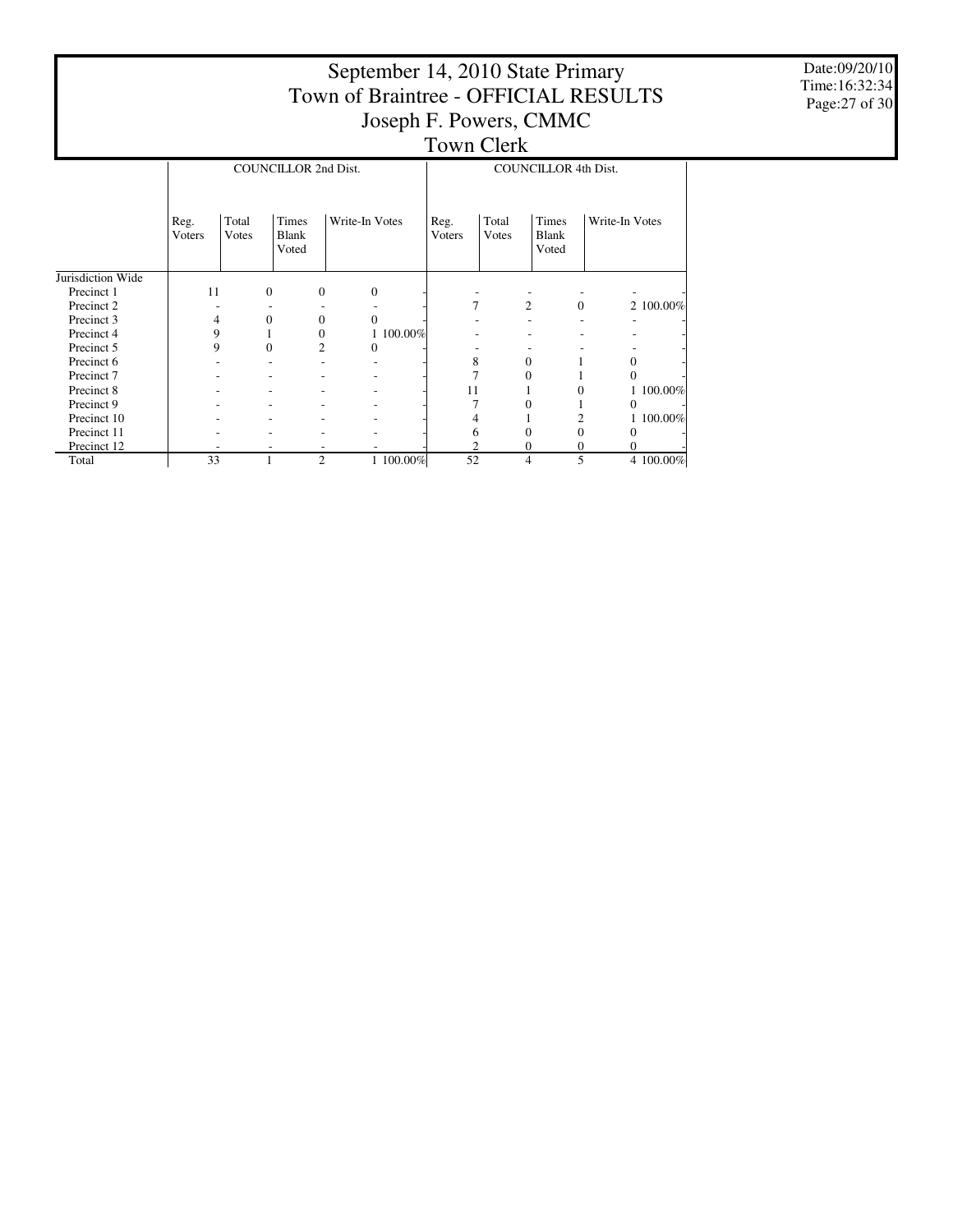|                       |                |                |                                | September 14, 2010 State Primary                               |                   |                |                                       |                |                |
|-----------------------|----------------|----------------|--------------------------------|----------------------------------------------------------------|-------------------|----------------|---------------------------------------|----------------|----------------|
|                       |                |                |                                | Town of Braintree - OFFICIAL RESULTS<br>Joseph F. Powers, CMMC |                   |                |                                       |                |                |
|                       |                |                |                                |                                                                | <b>Town Clerk</b> |                |                                       |                |                |
|                       |                |                | SEN.GEN.CT.NO,BRI,PLY          |                                                                |                   |                | SEN.GEN.CT.NORFPLYM                   |                |                |
|                       | Reg.<br>Voters | Total<br>Votes | Times<br><b>Blank</b><br>Voted | Write-In Votes                                                 | Reg.<br>Voters    | Total<br>Votes | <b>Times</b><br><b>Blank</b><br>Voted | Write-In Votes |                |
| Jurisdiction Wide     |                |                |                                |                                                                |                   |                |                                       |                |                |
| Precinct 1            | 11             | $\mathbf{0}$   | $\mathbf{0}$                   | $\overline{0}$                                                 |                   |                |                                       |                |                |
| Precinct 2            |                |                |                                |                                                                | 7                 |                |                                       |                | 1 100.00%      |
| Precinct 3            | 4              | $\mathbf{0}$   | $\theta$                       | $\Omega$                                                       |                   |                |                                       |                |                |
| Precinct 4            | 9              | $\mathbf{1}$   | $\overline{0}$                 | 1 100.00%                                                      |                   |                |                                       |                |                |
| Precinct 5            | 9              | $\theta$       | $\overline{2}$                 | $\Omega$                                                       |                   |                |                                       |                |                |
| Precinct 6            |                |                |                                |                                                                | 8                 |                | 1                                     | $\mathbf{0}$   | 1 100.00%      |
| Precinct <sub>7</sub> |                |                |                                |                                                                |                   |                |                                       | $\mathbf{0}$   | 100.00%        |
| Precinct 8            |                |                |                                |                                                                | 11                |                |                                       | 0              | 1 100,00%      |
| Precinct 9            |                |                |                                |                                                                |                   |                | $\overline{0}$                        |                | $\overline{0}$ |
| Precinct 10           |                |                |                                |                                                                | 4                 |                |                                       | 2              | 100.00%        |
| Precinct 11           |                |                |                                |                                                                | 6                 |                | $\overline{0}$                        | $\overline{0}$ | $\theta$       |
| Precinct 12           |                |                |                                |                                                                | 2                 |                | 0                                     | 0              | $\Omega$       |
| Total                 | 33             | 1              | $\overline{2}$                 | 1 100.00%                                                      | 52                |                | 5                                     | 4              | 5 100.00%      |

Date:09/20/10 Time:16:32:34 Page:28 of 30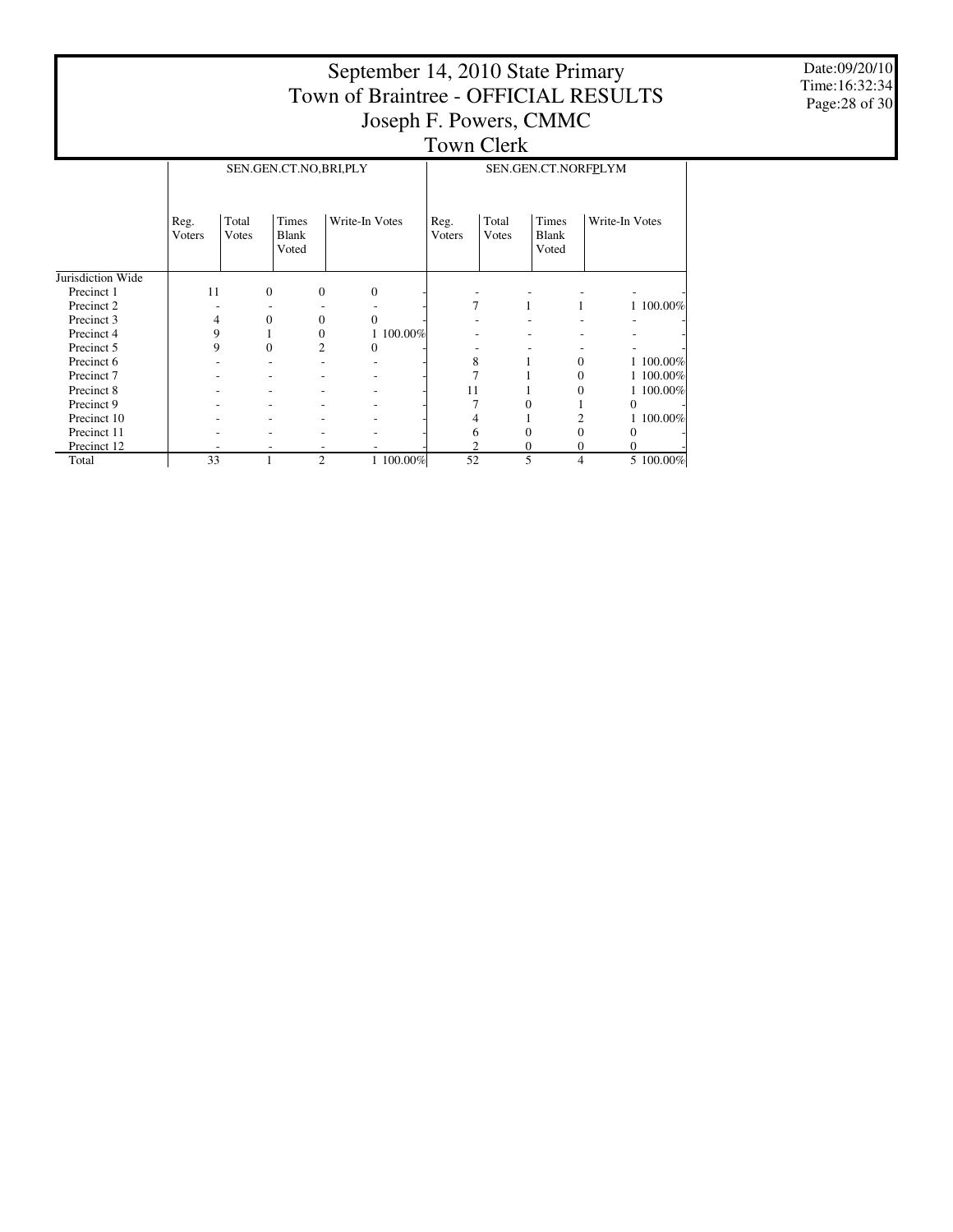|                   |                |                |                                       | September 14, 2010 State Primary     |           |                        |                |                                |   |                |           |
|-------------------|----------------|----------------|---------------------------------------|--------------------------------------|-----------|------------------------|----------------|--------------------------------|---|----------------|-----------|
|                   |                |                |                                       | Town of Braintree - OFFICIAL RESULTS |           |                        |                |                                |   |                |           |
|                   |                |                |                                       |                                      |           | Joseph F. Powers, CMMC |                |                                |   |                |           |
|                   |                |                |                                       |                                      |           | <b>Town Clerk</b>      |                |                                |   |                |           |
|                   |                |                | REP in GENERAL COURT                  |                                      |           |                        |                | <b>DISTRICT ATTORNEY</b>       |   |                |           |
|                   |                |                |                                       |                                      |           |                        |                |                                |   |                |           |
|                   |                |                |                                       |                                      |           |                        |                |                                |   |                |           |
|                   | Reg.<br>Voters | Total<br>Votes | <b>Times</b><br><b>Blank</b><br>Voted | Write-In Votes                       |           | Reg.<br>Voters         | Total<br>Votes | Times<br><b>Blank</b><br>Voted |   | Write-In Votes |           |
| Jurisdiction Wide |                |                |                                       |                                      |           |                        |                |                                |   |                |           |
| Precinct 1        | 11             | 0              | $\mathbf{0}$                          | $\Omega$                             |           | 11                     |                | $\mathbf{0}$                   | 0 | $\mathbf{0}$   |           |
| Precinct 2        |                |                |                                       |                                      | 1 100.00% |                        |                |                                | 0 |                | 2 100.00% |
| Precinct 3        | 4              | $\theta$       | $\Omega$                              | 0                                    |           |                        |                | $\theta$                       | 0 | $\Omega$       |           |
| Precinct 4        | 9              |                | 0                                     |                                      | 1 100.00% | 9                      |                |                                | 0 |                | 1 100.00% |
| Precinct 5        | 9              | $\Omega$       | 2                                     |                                      |           | 9                      |                | $\Omega$                       | 2 | 0              |           |
| Precinct 6        | 8              | 0              |                                       |                                      |           | 8                      |                | 0                              |   | 0              |           |
| Precinct 7        |                | $_{0}$         |                                       |                                      |           |                        |                | 0                              |   | $\Omega$       |           |
| Precinct 8        | 11             |                |                                       |                                      | 1 100.00% | 11                     |                |                                |   |                | 1 100.00% |
| Precinct 9        |                | $\theta$       |                                       | 0                                    |           |                        |                | 0                              |   | $\Omega$       |           |
| Precinct 10       |                |                | 2                                     |                                      | 1 100.00% |                        |                |                                | 2 |                | 1 100.00% |
| Precinct 11       | h              | 0              | $\Omega$                              |                                      |           | 6                      |                | $\Omega$                       | 0 | 0              |           |
| Precinct 12       | 2              | $\Omega$       | $\Omega$                              |                                      |           | $\overline{c}$         |                | $\Omega$                       | 0 | 0              |           |
| Total             | 85             | 4              | 8                                     |                                      | 4 100.00% | 85                     |                | 5                              | 7 |                | 5 100.00% |

Date:09/20/10 Time:16:32:34 Page:29 of 30